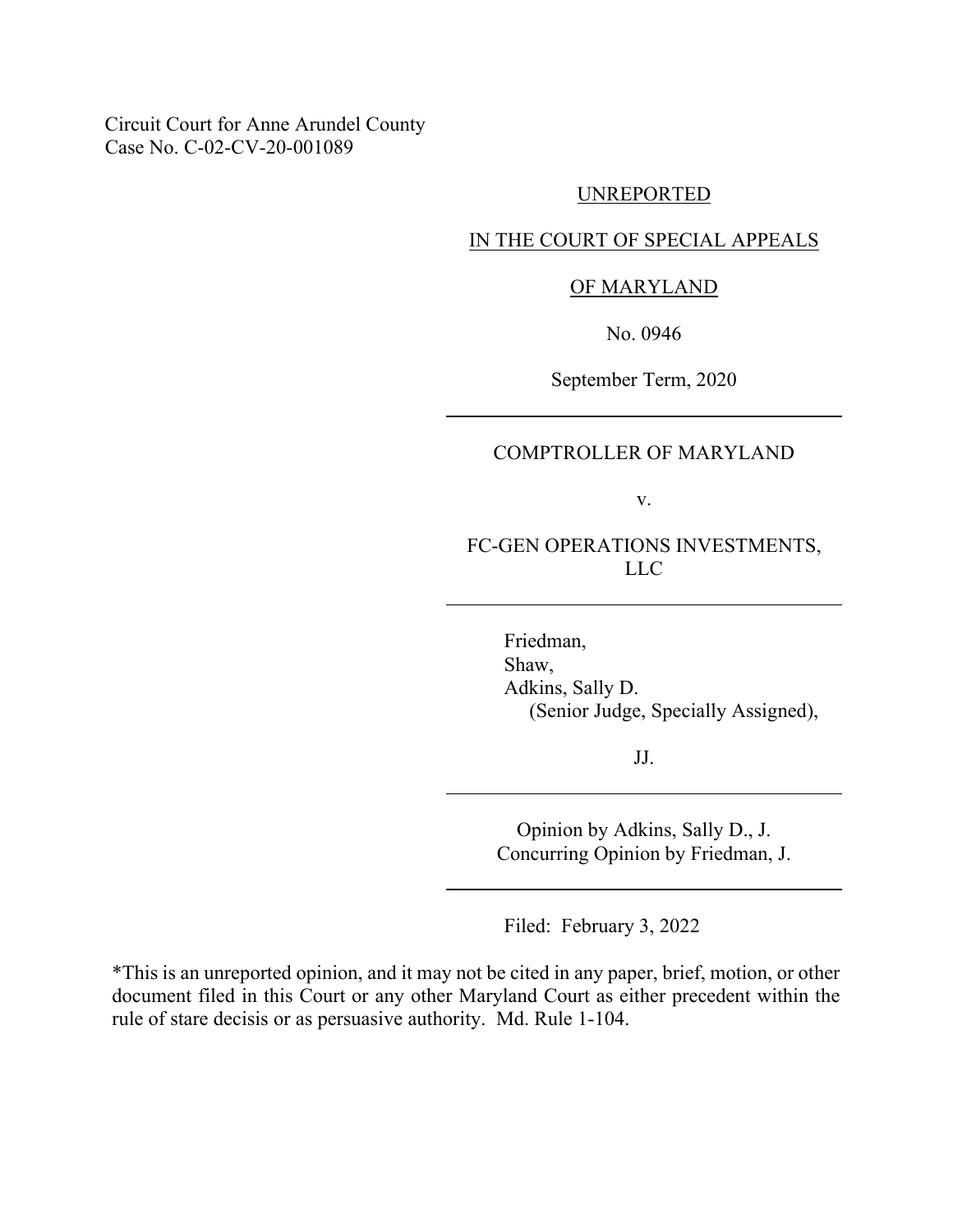FC-GEN Operations Investments, LLC ("FC-GEN") made estimated tax payments in the amount of \$601,467 to the Comptroller of Maryland ("Comptroller") based upon its projected income for the 2012 tax year. FC-GEN determined that it had a taxable loss and, as a result, did not owe income tax to the Comptroller (with a minimal exception).<sup>[1](#page-1-0)</sup> Due to the loss, FC-GEN sought the return of the \$598,131 in overpaid estimated tax payments by submitting Maryland 2012 Form 510, 510C, and Schedules K-1 to the Comptroller. The Comptroller initially denied the refund on the basis that is was untimely, but on appeal to Comptroller's Office of Hearings and Appeals, the refund was denied due to ineligibility of FC-GEN's nonresident individual members included on its Form 510C. FC-GEN appealed and the Maryland Tax Court ("Tax Court") found that FC-GEN complied with the tax form instructions and applicable tax statutes and regulations in ordering that FC-GEN is entitled to a refund in the amount of \$598,131 without interest. The Circuit Court for Anne Arundel County affirmed. This appeal followed.

The Comptroller presents us with four questions on appeal:

- 1. Is FC-GEN precluded from claiming a tax refund for itself, when the applicable regulations limit a pass-through entity to seeking a refund on behalf of its members?
- 2. Does Maryland's "voluntary payment" rule bar the refund of overpaid tax for any members of a pass-through entity, when the pass-through entity's refund claim fails to comply with applicable regulations?
- 3. Did the Tax Court err in excusing the deficiencies in FC-GEN's refund claim, consistent with the federal "informal claim" doctrine, when no

<span id="page-1-0"></span><sup>&</sup>lt;sup>1</sup>FC-GEN owed \$3,336 that it was required to pay as a guaranteed payment on behalf of one of its nonresident individual members.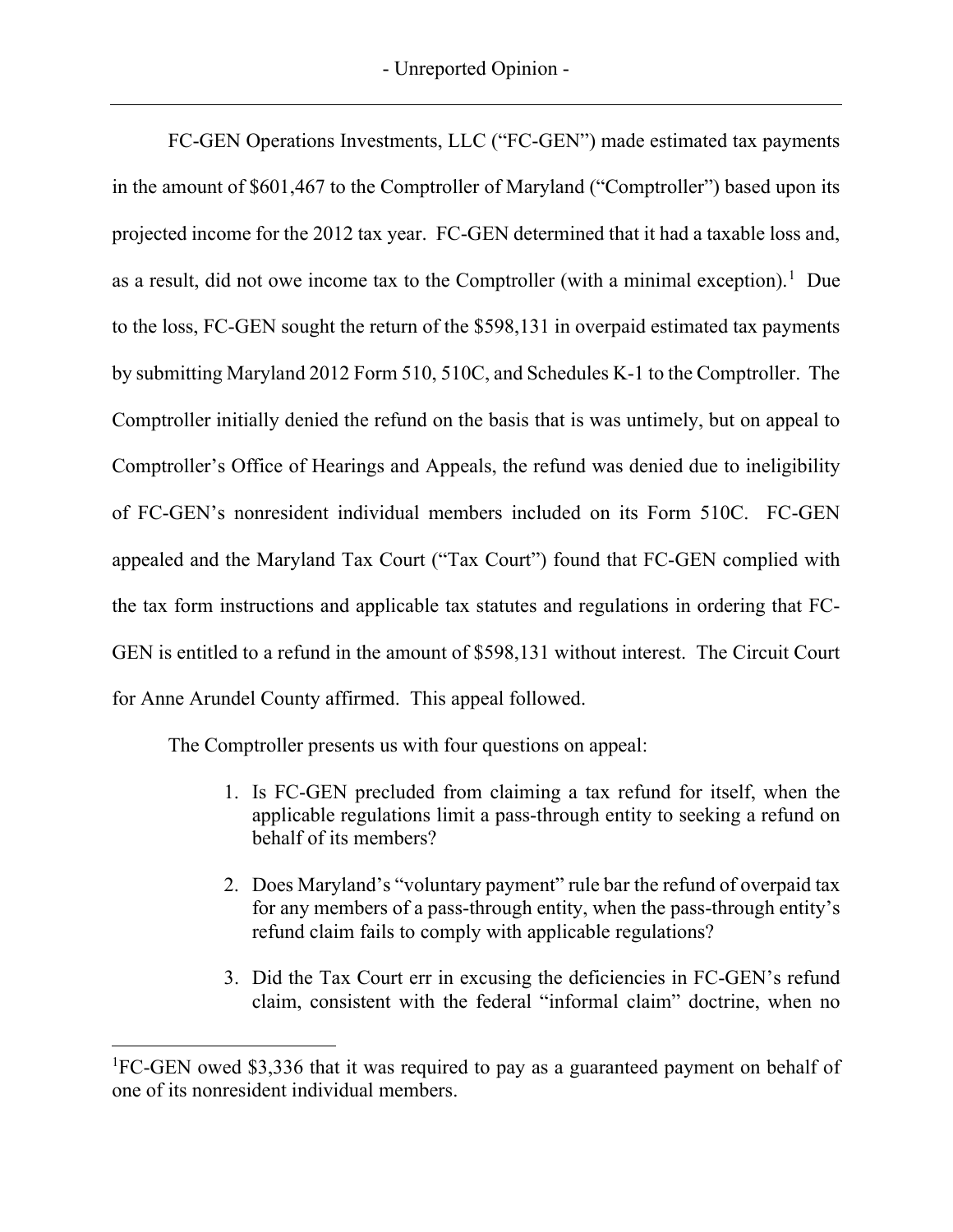Maryland appellate court has adopted that doctrine as a matter of Maryland state tax law and when the claim did not provide enough information for the Comptroller to determine the members' refunds?

4. May the Comptroller retain an overpayment of pass-through entity tax, free from equitable estoppel, when the members of the pass-through entity failed to properly claim the refund?

For the reasons below we affirm.

# **FACTS AND PROCEDURAL HISTORY**

FC-GEN is a pass-through entity that operates long-term care medical facilities and provides ancillary healthcare services. In the 2012 tax year, FC-GEN had four individual nonresidents of Maryland, twenty nonresident pass-through entities, two resident passthrough entities, one trust, and one not-for-profit foundation. For federal income tax purposes, FC-GEN is treated as a partnership.

Under Maryland Regulations, pass-through entities that are expected to have a total tax imposed exceeding \$1,000 for the taxable year are required to pay estimated taxes. Md. Code Regs. (hereinafter "COMAR") 03.04.07.03B. FC-GEN made estimated payments totaling \$601,467 for the 2012 tax year, based on its projected 2012 income. FC-GEN's projections proved inaccurate, however, as it had a taxable loss instead of income for the 2012 tax year. As a result of this loss, FC-GEN sought the return of its estimated payments. After obtaining an extension to file its tax return, FC-GEN timely filed a Maryland 2012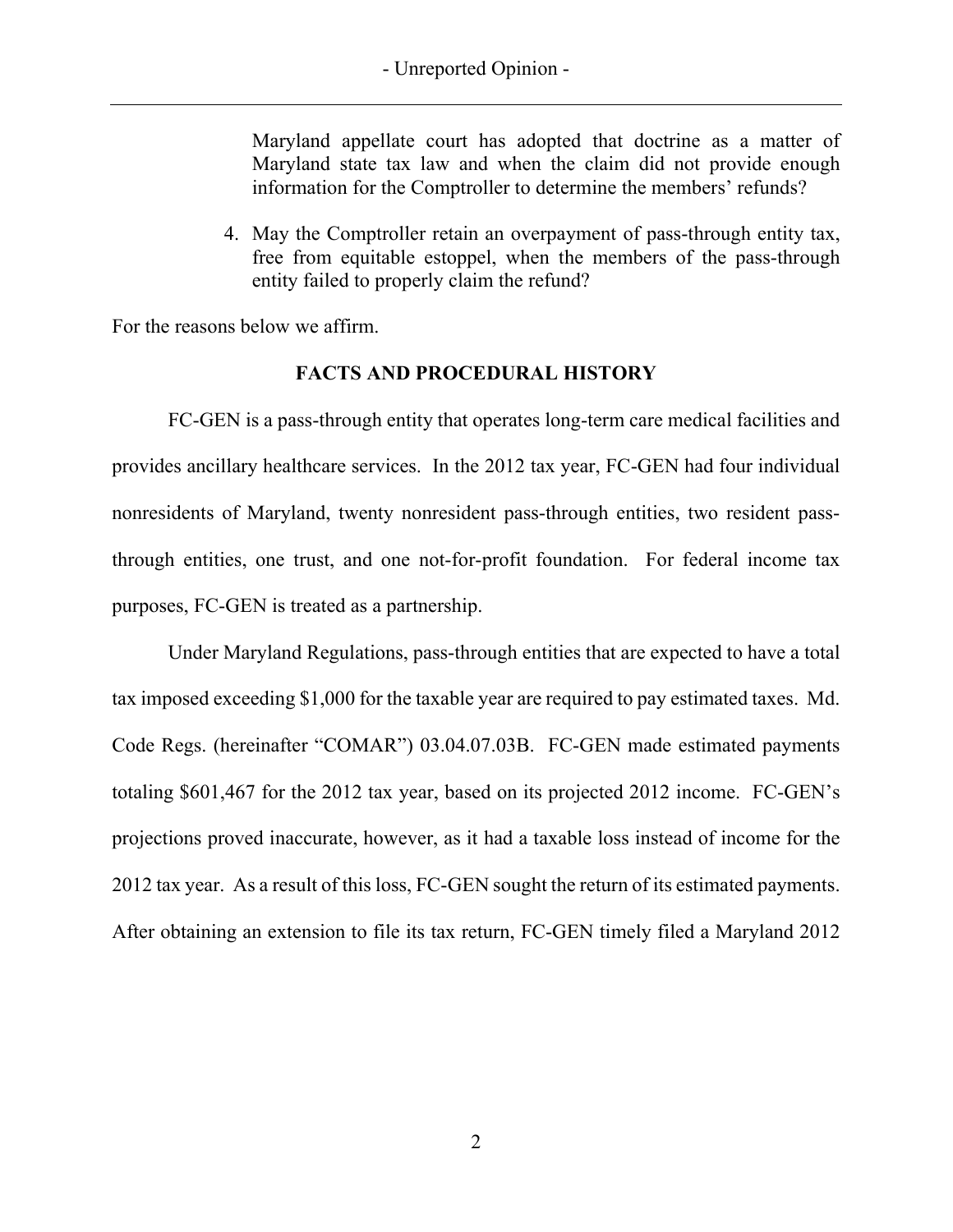Form  $510^2$  $510^2$ , Maryland 2012 Form  $510$  Schedules K-1<sup>[3](#page-3-1)</sup>, and a Maryland 2012 Form  $510C$ ("Composite Return").[4](#page-3-2)

According to FC-Gen's tax return form, Form 510, FC-GEN had a taxable loss attributable to Maryland of \$729,863. FC-GEN sought a return of \$[5](#page-3-3)98,131.<sup>5</sup> FC-GEN did not seek the return of \$598,131 on its Form 510 return, as line 20—the line where a pass-through entity must enter the "Amount TO BE REFUNDED"—has a qualifier stating "[c]omplete line 20 only if there are no nonresident members." As a result, FC-GEN also submitted its Composite Return where it claimed the \$598,131 on Form 510C, line 17 entitled "Overpayment TO BE REFUNDED."

A pass-through entity may file a composite return on behalf of all or some of its nonresident members. COMAR 03.04.02.04A(1). Nonresident members of the passthrough entity qualify to be included in a composite return if they are a nonresident

<span id="page-3-0"></span> $2 A$  Form 510 is the Maryland Pass-Through Entity Income Tax Return form.

<span id="page-3-1"></span><sup>&</sup>lt;sup>3</sup> A Form 510 Schedule K-1 is a form that contains a pass-through entity member's information.

<span id="page-3-2"></span><sup>4</sup> The parties dispute whether the Composite Return was filed on September 13, 2013 with the Form 510 and Schedules K-1 or whether the Composite Return was filed later and received by the Comptroller in January 2016. The extension to file a return extended the statute of limitations for claiming a refund to October 15, 2016. *See* Md. Code, § 13-1104 of the Tax-General Article. The Tax Court found FC-GEN's witness to be credible when testifying about filing the Composite Return with the other forms. Regardless of whether the Composite Return was filed in September 2013 or in January 2016, the Composite Return was filed within the statute of limitations period.

<span id="page-3-3"></span> $5$  This is the total amount of estimated payments made,  $$601,467$ , less the guaranteed payment of \$3,336 made on behalf of Mr. Steven Fishman.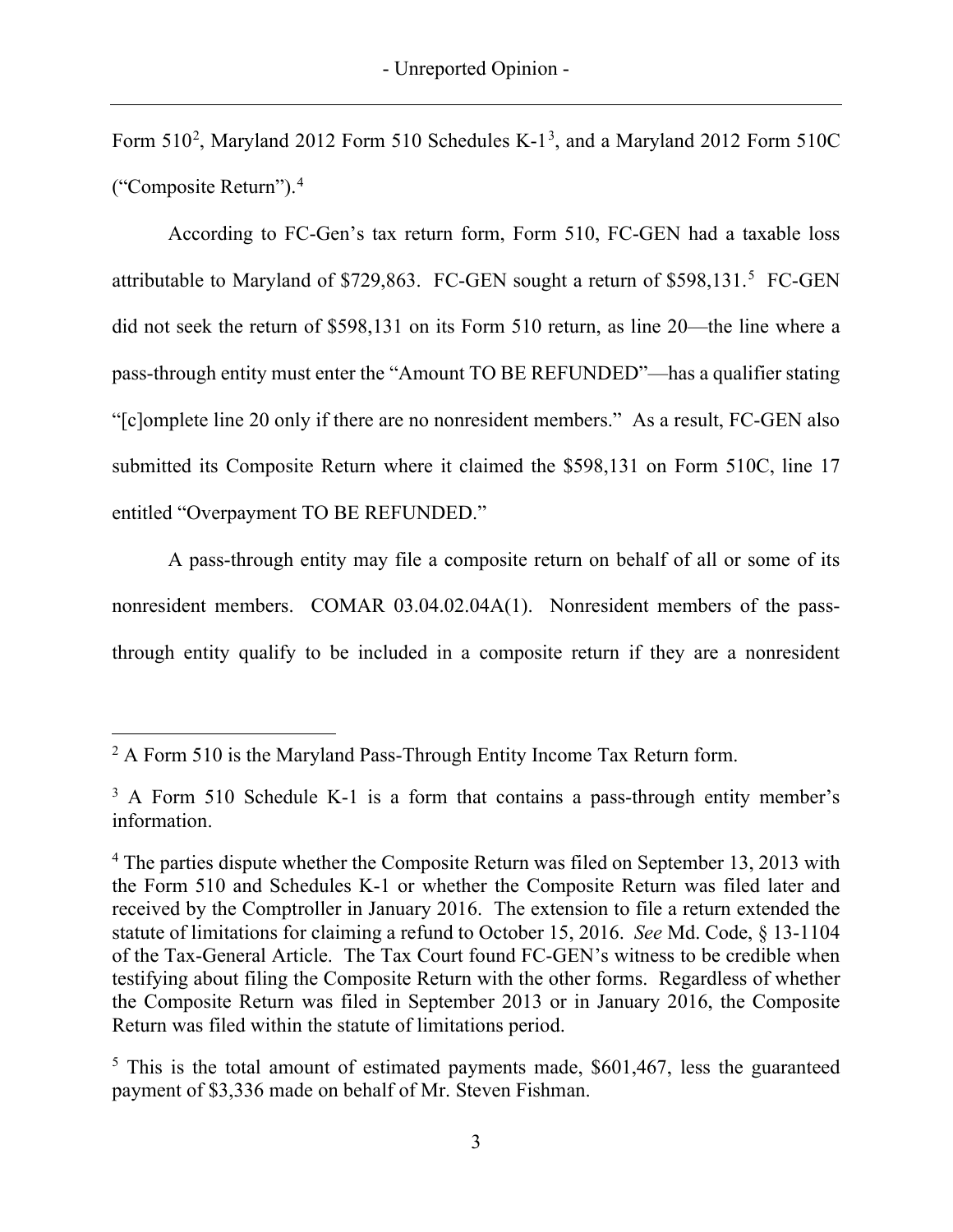individual that only earns income in Maryland from the pass-through entity filing the composite return. COMAR 03.04.02.04B. The requirements for filing a composite return are outlined in COMAR 03.04.02.04C. The requirements for filing a composite return include the requirement of a statement of verification that the nonresident individuals included in the composite return qualify to be included under section B of the regulation. COMAR 03.04.02.04C(1).

In order to determine who was eligible to participate in the Composite Return, FC-GEN sent its individual nonresident members a 2012 Composite Election Form ("Election Form"), which included the criteria necessary to be included in a composite return. The Election Form contained the following relevant provisions:

> For your convenience, we describe below general information regarding the criteria for eligibility to be included in a composite return for a specific partner entity type. The specific criteria vary from state to state. *Please consult with your tax advisor to determine for each state whether you are eligible to be included in the composite return.*

> > \* \* \*

B) You (and/or your spouse) did not have any income that was sourced to the state which the partnership's income was sourced, other than the income from the partnership. . . .

Of all the nonresident individuals, only two indicated that they were eligible to be included in the Composite Return, Christopher Sertich and Michael Jones. The tax advisors for Mr. Jones and Mr. Sertich submitted the completed Election Forms to FC-GEN. There is no cover letter from the tax advisors in the record.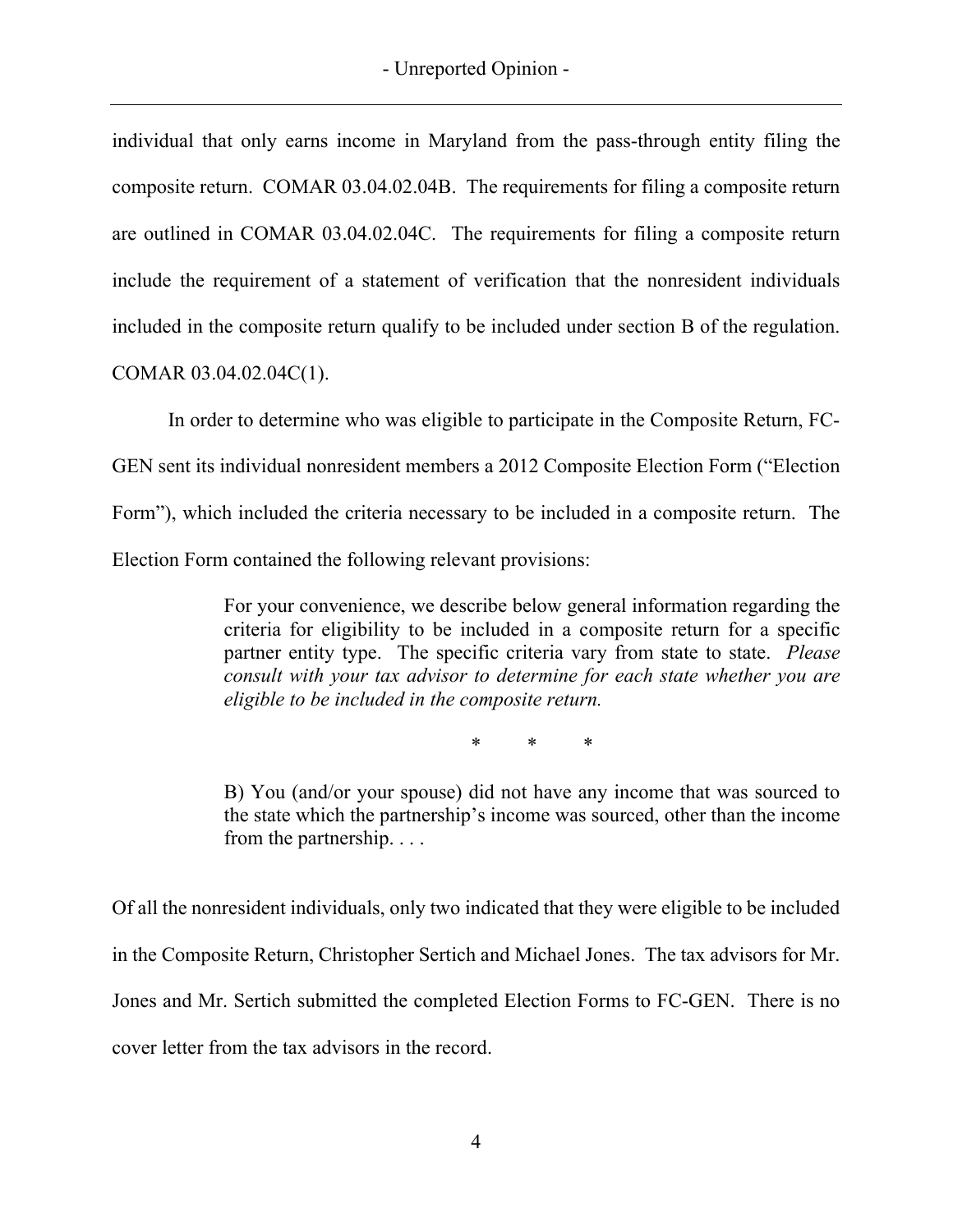- Unreported Opinion -

Along with the Form 510 and Form 510C, FC-GEN issued Schedules K-1 to its members. None of the Schedules K-1—except Mr. Fishman's—showed a value for the member's distributive pro rata share of the estimated nonresident tax paid by FC-GEN. Additionally, Section D entitled "Nonresident Tax" on the Schedule K-1 was left blank on every member's—except Mr. Fishman's that listed \$3,336 due to the guaranteed payment.

FC-GEN timely submitted its Form 510, Schedules K-1, and Composite Return to the Comptroller. After years of email, telephone, and fax communications between FC-GEN and the Comptroller regarding the status of FC-GEN's refund request, the Comptroller ultimately denied FC-GEN's refund request on March 17, 2017, on the grounds that the statute of limitations had expired. FC-GEN timely appealed to the Comptroller's Office of Hearings and Appeals. During the hearing before the Comptroller's Office of Hearings and Appeals, the Comptroller's representative acknowledged that the refund request was indeed timely, yet asserted that the refund should still be denied on the grounds that the two nonresident members identified in the Composite Return were ineligible to be included in the Return. Later, on July 26, 2018, the Comptroller issued a Notice of Final Determination denying FC-GEN's refund on the basis argued by the Comptroller's representative.

On August 23, 2018, FC-GEN appealed to the Tax Court to request an order that the Comptroller issue its requested refund and order interest to be paid. The Tax Court ordered the Comptroller to issue a refund to FC-GEN in the amount of \$598,131 finding that FC-GEN "properly followed the Maryland Tax Form instructions" and "complied with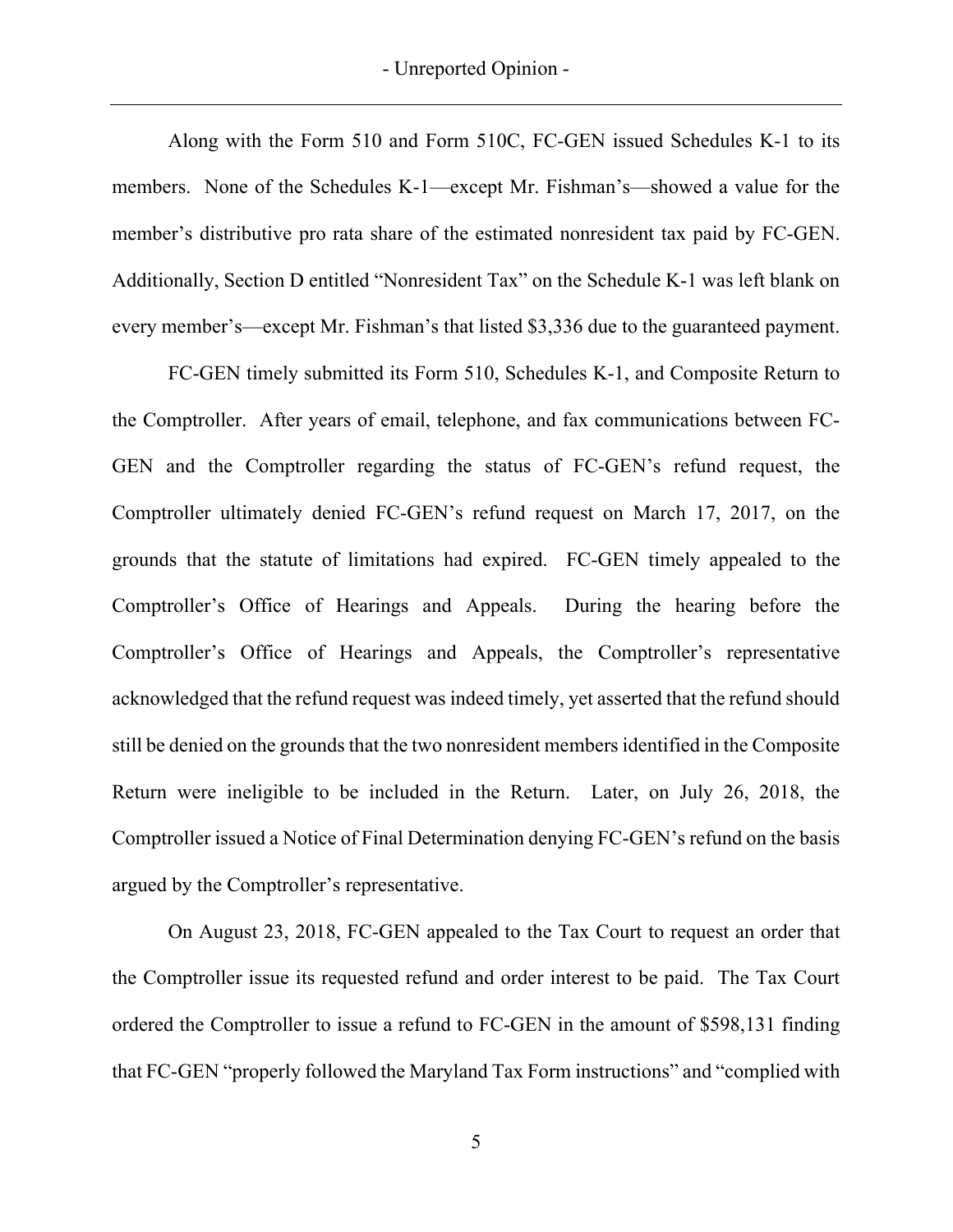the applicable tax laws" in requesting its refund. The Tax Court denied the request for interest and FC-GEN did not appeal the denial. The Comptroller appealed to the circuit court, which affirmed the Tax Court's order. The Comptroller timely appealed to this Court.

#### **STANDARD OF REVIEW**

We review the Tax Court's decision, not the decision of the circuit court. *Comptroller v. Johns Hopkins Univ.*, 186 Md. App. 169, 181 (2009) (citing *Comptroller v. Clise Coal, Inc.*, 173 Md. App. 689, 696–97 (2007)). The Maryland Tax Court is "an adjudicatory administrative agency." *Gore Enter. Holdings, Inc. v. Comptroller*, 437 Md. 492, 503 (2014) (cleaned up) (quoting *Frey v. Comptroller*, 422 Md. 111, 136 (2011)). As such, the Tax Court is given the same level of deference as other administrative agencies. *See Gore Enter. Holdings, Inc.*, 437 Md. at 503. When reviewing Tax Court decisions, we will not substitute our judgment for the expertise of the Tax Court. *See Frey*, 422 Md. at 137.

We review the Tax Court's factual findings, inferences therefrom, and findings of mixed fact and law under a substantial evidence standard. *Id*.; *see also Johns Hopkins Univ.*, 186 Md. App. at 181. So long as the record provides substantial evidence to support the Tax Court's decision, we will affirm. *See Johns Hopkins Univ.*, 186 Md. App. at 181. Under the substantial evidence standard, we will uphold the Tax Court's decision if reasoning minds could come to the same decision. *Id.* "Even if the Tax Court does not state the reasons for its decision, reversal is not required "if the record discloses substantial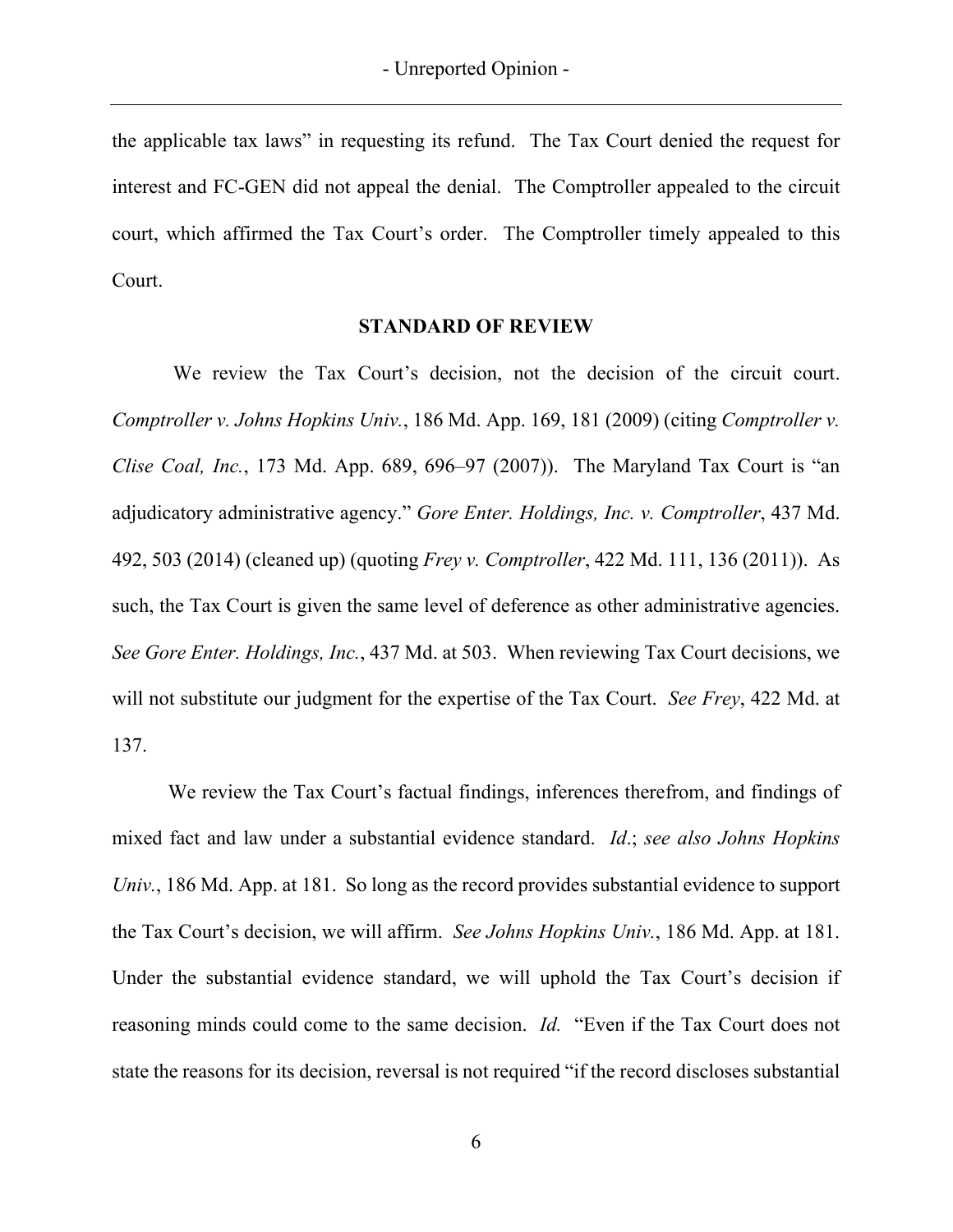evidence supporting the decision."" *Id.* (quoting *Bethlehem Steel Corp. v. Supervisor of* 

*Assessments of Baltimore Cnty.*, 38 Md. App. 543, 546 (1978)). As explained in *Frey*,

Although we retain the power to review administrative decisions, judicial review of these decisions is narrow. We shall not substitute [our] judgment for the expertise of those persons who constitute the administrative agency.

422 Md. at 137 (internal quotations omitted) (citing *People's Couns. for Baltimore Cnty.*

*v. Loyola Coll. in Maryland*, 406 Md. 54, 66 (2008)). *Frey* elaborated on how we review

the agency's legal conclusions when interpreting a statute or regulations:

Just as we defer to an agency's factual findings, we afford great weight to the agency's legal conclusions when they are premised upon an interpretation of the statutes that the agency administers and the regulations promulgated for that purpose. This deference, however, extends only to the application of the statutes or regulations that the agency administers.When an agency's decision is necessarily premised upon the application and analysis of caselaw, that decision rests upon a purely legal issue uniquely within the ken of a reviewing court.

422 Md*.* at 138 (cleaned up).

# **DISCUSSION**

The Comptroller argues that FC-GEN is not entitled to the refund because FC-GEN did not comply with the statutory and regulatory provisions to claim a refund. The Tax Court rejected this contention, holding that FC-GEN "properly followed the Maryland Tax Form instructions" and "complied with the applicable tax laws" in requesting its refund. Under the applicable standard of review, if there is substantial evidence in the record to support this decision, we will affirm. *See Johns Hopkins Univ.*, 186 Md. App. at 181.

*Compliance with Applicable Statutes, Regulations, and Instructions*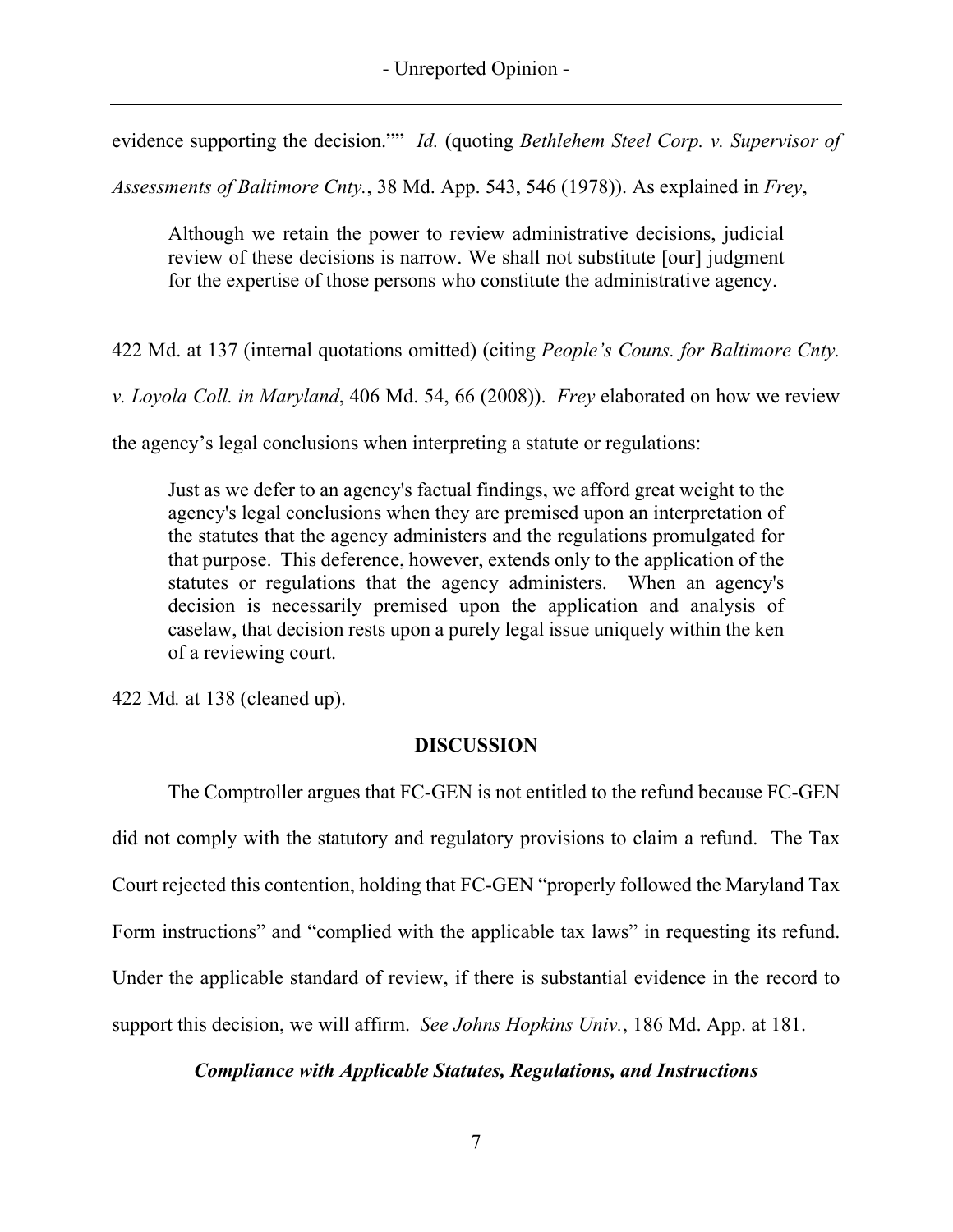According to Maryland Code, § 10-816 of the Tax-General (hereinafter "Tax-Gen") Article, "[e]ach corporation and each partnership that reasonably expects estimated income tax for a taxable year to exceed \$1,000 shall file a declaration of estimated income tax." A pass-through entity that is required to file quarterly estimated income tax returns shall pay "at least 25% of the estimated income tax shown on the declaration or amended declaration for a taxable year." Tax-Gen §10-902(a)(1). FC-GEN complied with these rules. Based upon its projected 2012 income, FC-GEN paid \$601,467 in estimated tax payments.

Tax-Gen Article,  $\S 10$ -102.1(d)(3) states that each pass-through entity's tax imposed is limited to the sum of all the nonresident individuals and nonresident entities "distributive cash flow". Figuring out this sum involves a three-step multiplication and addition process. First, each nonresident individual's taxable income is multiplied by "the lowest rate of income tax for an individual under Tax-General Article, §10-106.1." COMAR 03.04.07.02C. Second, each nonresident individual's taxable income is multiplied by "the top marginal State tax rate of an individual under Tax-General Article, §10-105(a)." *Id.* Third, the nonresident taxable income of each nonresident entity is multiplied by the tax rate for a corporation. The "distributive cash flow" is the sum of these three numbers. *Id.*

FC-GEN had no taxable income for the 2012 tax year. Although no tax was due, FC-GEN was still required to file an annual tax return. COMAR 03.04.07.03C. In filing its tax return, FC-GEN sought to receive a refund for the estimated payments made in anticipation of an income that would have mandated taxes be paid. *See* COMAR 03.04.07.03. The Comptroller's regulations state that "[i]f the pass-through entity is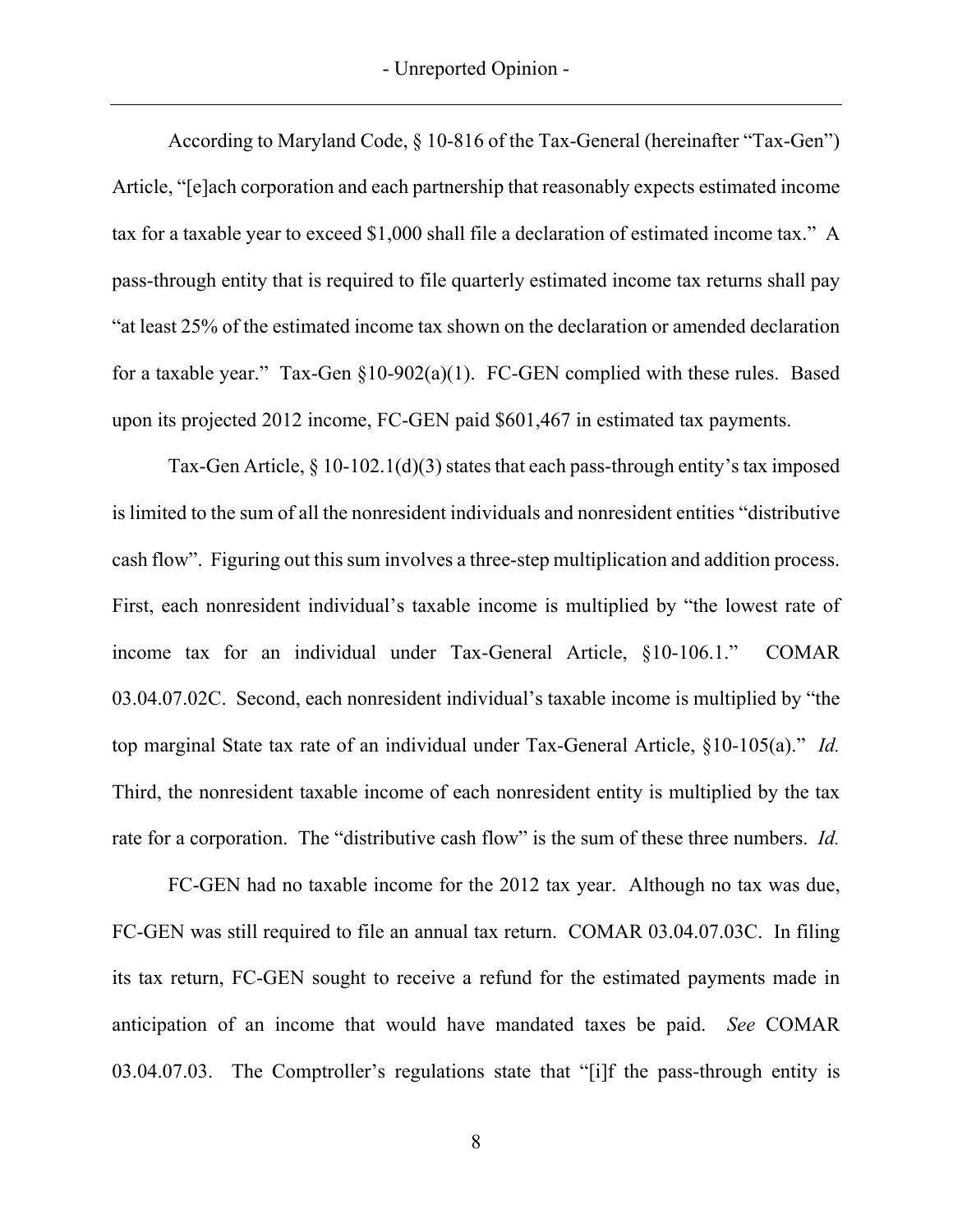required to file estimated tax returns, the annual return shall *reconcile* the total estimated taxes paid with the total tax liability computed on the return." *Id.* (emphasis added). FC-GEN paid \$601,467 in estimated tax payments of which only \$3,336 were ultimately due. With a \$598,131 overpayment in estimated taxes, FC-GEN sought a refund.

Even though the estimated taxes paid should be reconciled with the taxes owed, the Comptroller denied FC-GEN's request to refund the overpaid estimated tax payments and asks us to do the same. Yet not only did FC-GEN comply with the above statutes, it complied with the tax form instructions, as well. Substantial evidence supports the finding that FC-GEN followed the instructions in completing its Form 510 by entering "0" on line 20, entitled "Amount TO BE REFUNDED" because the instruction above line 20 required the taxpayer to complete line 20 only "if there are no nonresident members." Because FC-GEN had nonresident members, it properly did not complete line 20.

The Comptroller asserts that FC-GEN did not properly follow instructions in completing the Schedules K-1 because FC-GEN failed to include the members' distributive or pro rata share of estimated nonresident tax payments made by FC-GEN, with the exception of Mr. Fishman's, whose Schedule K-1 showed his share was \$3,336. Accordingly, Section D, entitled "Nonresident Tax" was blank on every Schedule K-1, except Mr. Fishman's. Andres Aviles, the Comptroller's tax form manager, was asked in deposition whether, if there was no tax due, Section D on the Schedule K-1 would be left blank or contain an entry. Aviles answered "[i]t depends. If there is a tax due, yes [there would be entries], but if there isn't any, you know, those fields just stay blank." Mr. Aviles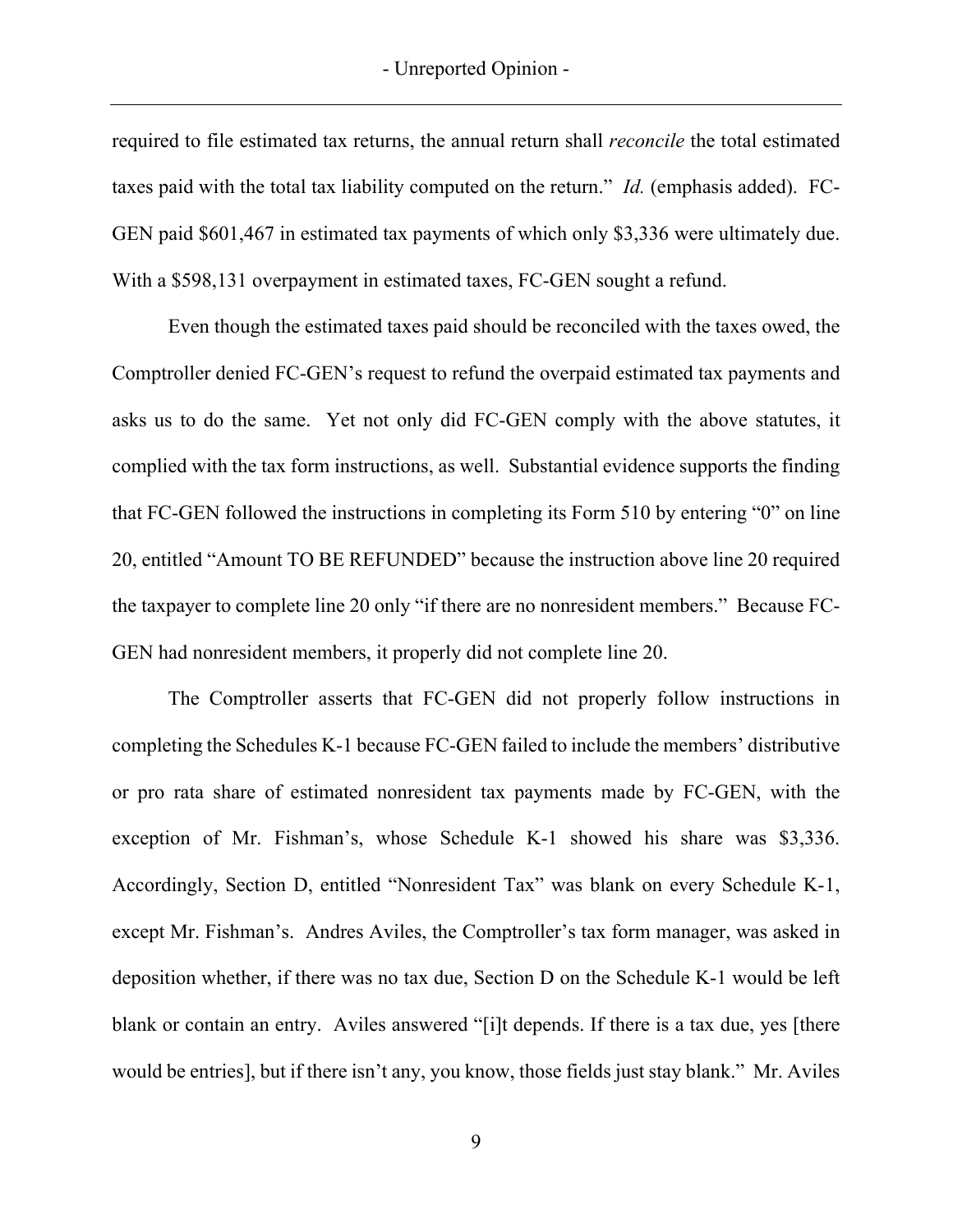reiterated this point over 20 times in his deposition testimony. But later, Mr. Aviles corrected his testimony on an errata sheet stating "[e]ven if no tax is due, the K-1 should list the member's distributive or pro rata share ...." A court may consider inconsistencies in the both the deposition testimony and the errata sheet. *See MEMC Elec. Materials, Inc. v. BP Solar Int'l., Inc.*, 196 Md. App. 318, 350–52 (2010). The Tax Court considered the deposition testimony and the errata sheet and concluded that FC-GEN properly followed the instructions on the tax return documents. The Tax Court must have found the original deposition testimony persuasive and consistent with the requisite regulations and form instructions in concluding that the Schedule K-1 instructions were properly followed. We defer to the Tax Court's finding because our review of the record reflects that substantial evidence supports this conclusion.

# *Ineligibility and Verification of Eligibility for Composite Return*

Using an alternative theory to support its denial of the refund, the Comptroller asserts that FC-GEN is barred because there are two ineligible nonresident members on the Composite Return and FC-GEN did not properly verify their eligibility under COMAR  $03.04.02.04C(1)$ . The parties have stipulated to and the Tax Court recognizes in its memorandum and order that, unbeknownst to FC-GEN at the time of filing, the two nonresident members included in the Composite Return, Mr. Jones and Mr. Sertich, were not eligible because they received Maryland income from sources other than FC-GEN. In refusing to accept the Comptroller's theory, the Tax Court determined that FC-GEN complied with the necessary regulations, and thus complied with the filing requirement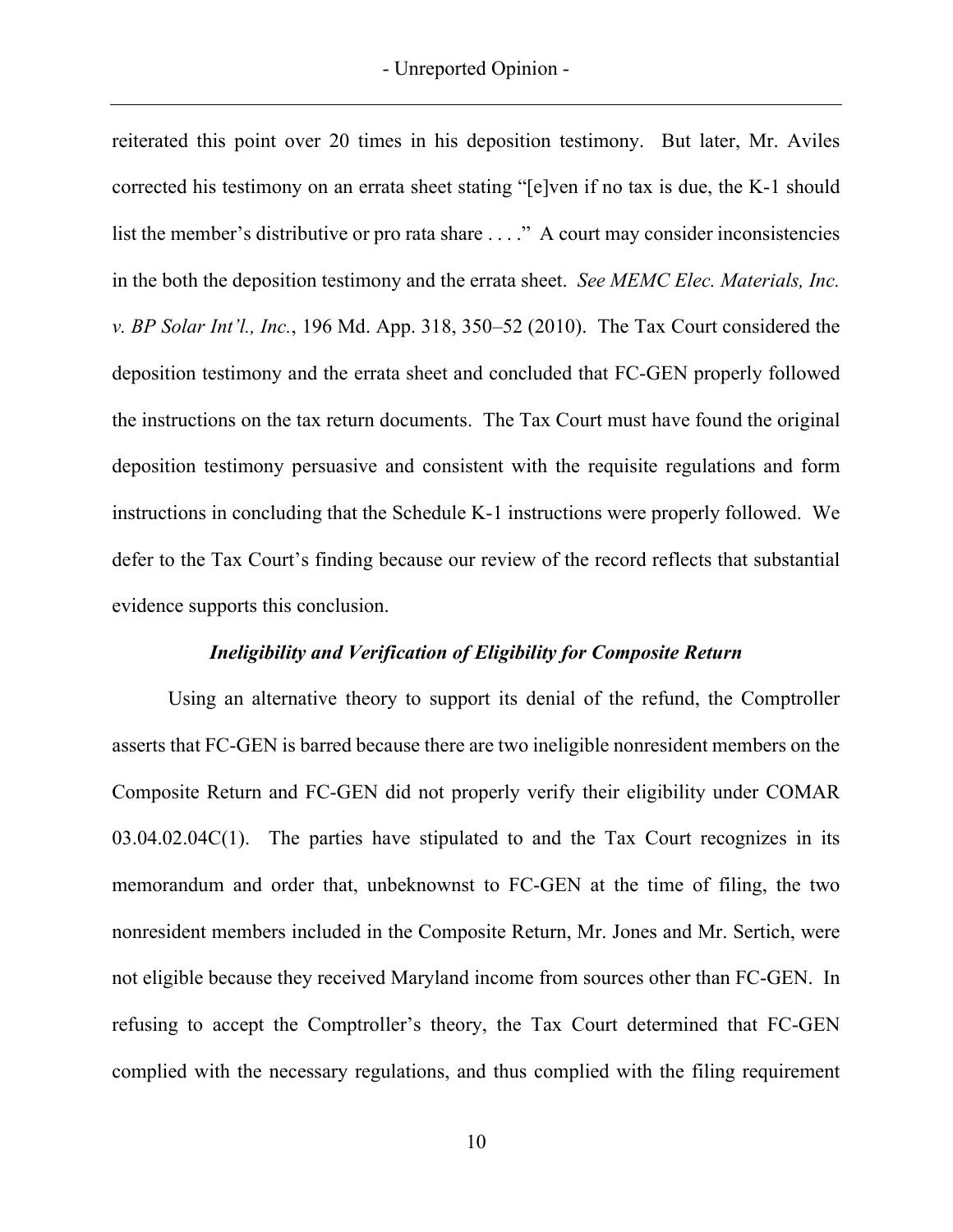under COMAR 03.04.02.04C(1) that FC-GEN verify the eligibility of its members for the Composite Return.

There is substantial evidence in the record to support this conclusion. FC-GEN sent its individual nonresident members an Election Form that listed eligibility requirements to be included in the Composite Return and also advised the individual nonresidents to seek consultation with their tax advisors to complete the form. Mr. Sertich and Mr. Jones themselves did not return their forms; rather, their tax advisor provided the completed Elections Forms to FC-GEN on their behalf. The Comptroller asserts these circumstances were not enough to verify that Mr. Sertich and Mr. Jones were eligible. The Tax Court rejected the Comptroller's assertion during the evidentiary hearing before the Tax Court.

> THE COURT: Well one second about it. What else was the taxpayer – the taxpayer to do with regard to qualifying these two individuals? I mean their tax attorney, or tax counsel, apparently, you know, forwarded the requested paperwork and forms to the taxpayer and they relied on what the individual's taxpayers had indicated.

So what other due diligence were they required to do?

MR. SINGERMAN<sup>[6](#page-11-0)</sup>: So to that question, I would respond that they could've made a phone call and confirmed that there was no other income.

The Tax Court evidently found that FC-GEN was entitled to rely on the actions of the tax advisors for the individuals in determining that the individuals met the eligibility requirements, and did not consider it necessary that FC-GEN take the additional step of

<span id="page-11-0"></span><sup>&</sup>lt;sup>6</sup> Mr. Singerman was counsel for the Comptroller.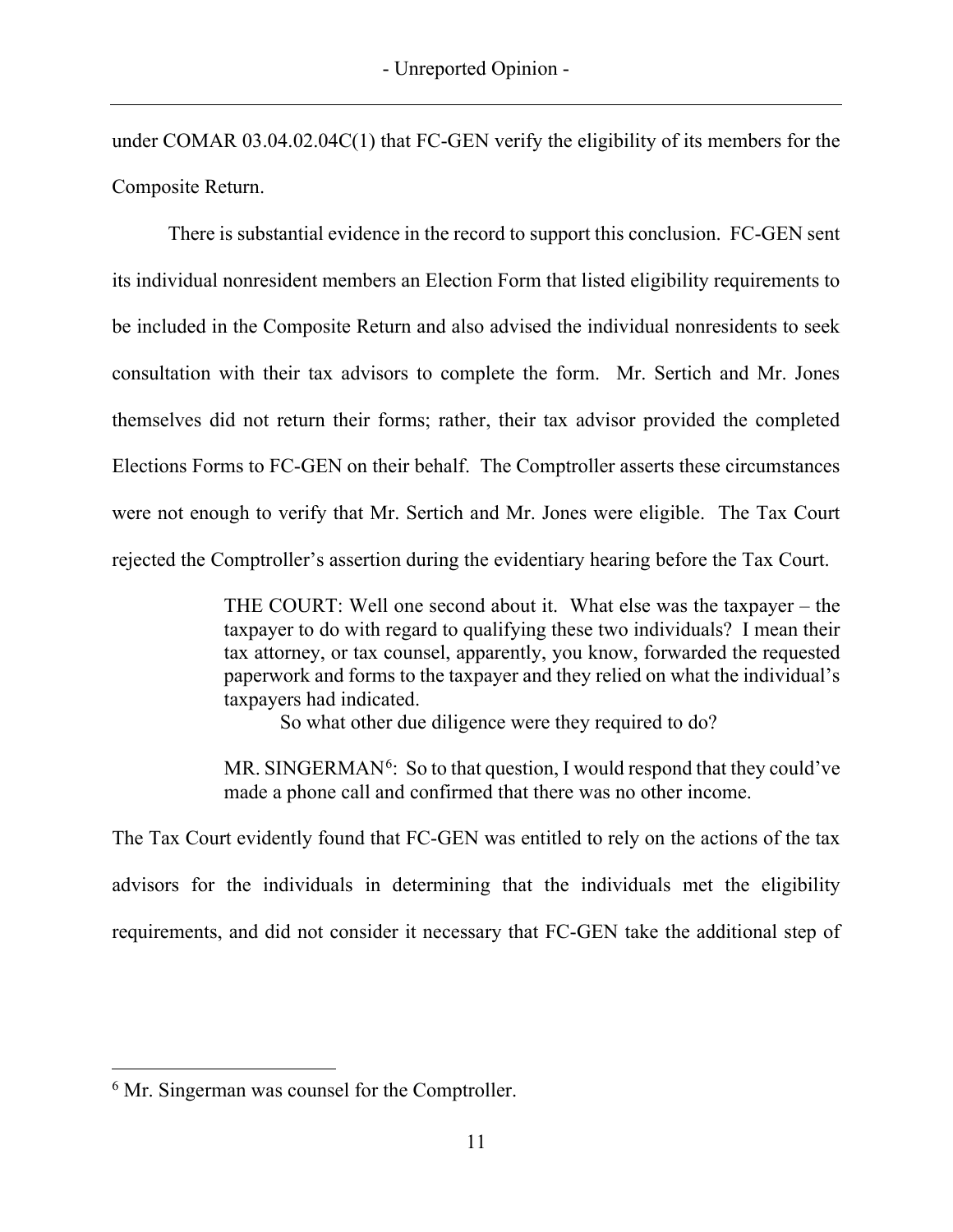making a phone call to the tax advisor to reiterate the eligibility requirement about other Maryland income.

We are mindful of the instruction in *Frey* that "we afford great weight to the agency's legal conclusions when they are premised upon an interpretation of the statutes that the agency administers and the regulations promulgated for that purpose." 422 Md. at 138 (citing *People's Couns. for Baltimore Cnty. v. Surina*, 400 Md. 662, 682 (2007)). Thus, we defer to the Tax Court's interpretation of the legal regulations as well as its factual findings. There was evidence that after the forms containing instructions were sent to FC-GEN's members and their tax advisors transmitted the required paperwork to FC-GEN. This led to the Tax Court's determination that these circumstances were sufficient for FC-GEN to meet the filing requirements for the Composite Return under COMAR 03.04.02.04C. The Tax Court declined to read the Comptroller's regulations to require that FC-GEN make follow-up telephone calls to inquire about the members' Maryland income. We defer to the Tax Court's interpretation of these tax regulations.

#### *Proper Claimant of Estimated Payments*

The Comptroller also asserts that FC-GEN is not the proper claimant of the refund in this case. Under Tax-Gen Article, § 13-901(a), a refund claim may be filed by a claimant who "erroneously pays to the State a greater amount of tax, fee, charge, interest or penalty than is properly and legally payable[.]" The Comptroller asserts that FC-GEN is not the proper claimant for the return of estimated taxes in this case because FC-GEN pays taxes *on behalf of* nonresident members and thus did not pay the taxes itself. COMAR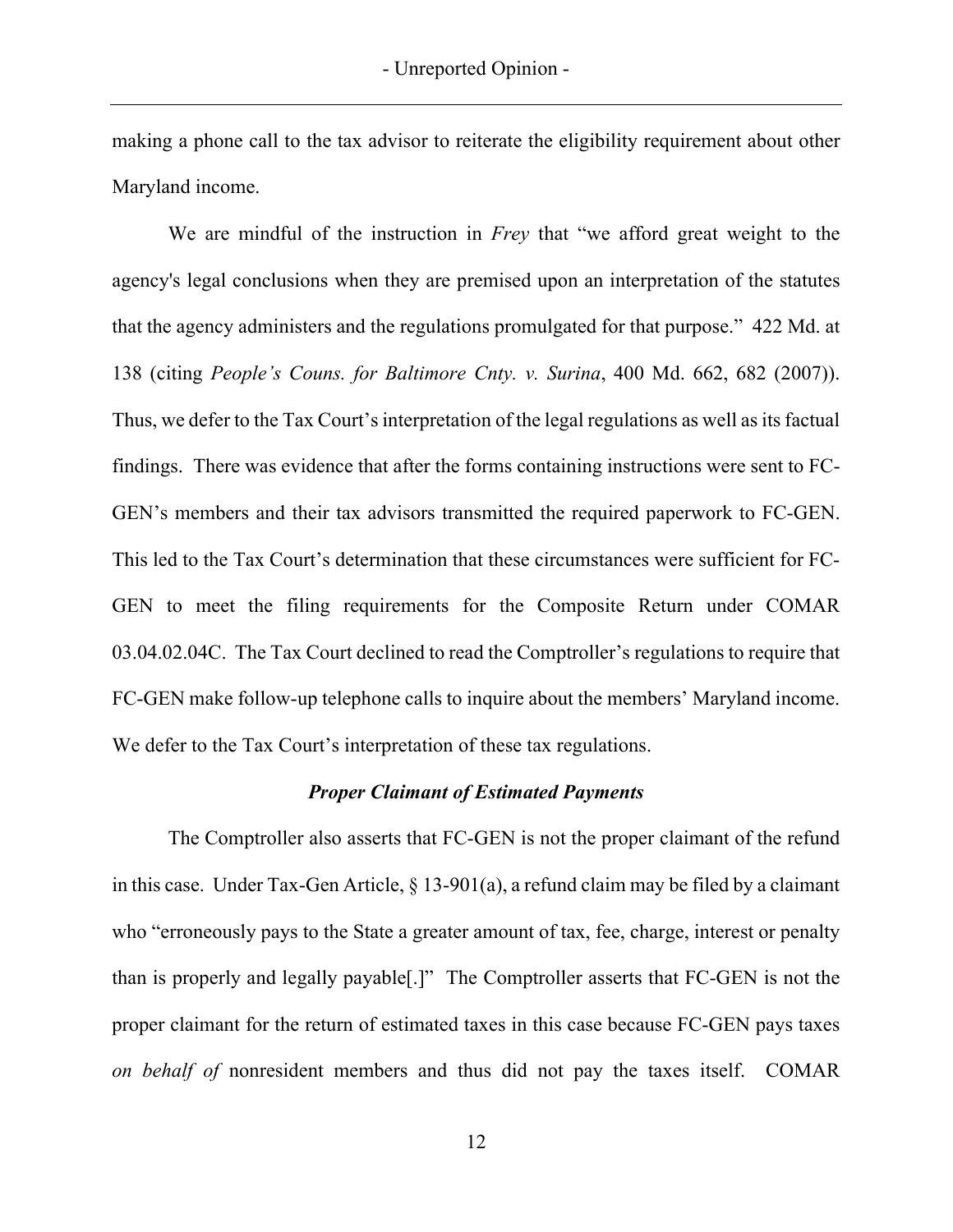03.04.07.03D(1); *see also* Tax-Gen § 10-102.1(c)(1) (stating that "[w]ith respect to a passthrough entity that pays the tax imposed under subsection  $(b)(1)$  of this section ... the tax shall be treated as a tax imposed on the nonresident or nonresident entity members that is paid on behalf of the nonresidents or nonresident entities by the pass-through entity"). We do not agree. FC-GEN is seeking a return of its overpaid estimated payments. In order to determine whether FC-GEN is the proper claimant for the refund in this case, we must decide whether or not estimated tax payments are considered taxes paid—thus being paid on behalf of nonresident members and not itself.

The Supreme Court of the United States has provided guidance on this issue in *Rosenman v. U.S.*, 323 U.S. 658 (1945). "The Government does not consider such advances of estimated taxes as tax payments. They are, as it were, payments in escrow." *Id.* at 662.<sup>[7](#page-13-0)</sup> The Supreme Court based its holding on the finding that the estimated payments in *Rosenman* were kept in separate accounts from other taxes and, more specifically, that estimated payments are not treated as taxes paid when it comes to collection of interest on such payments. *See id*. at 662–63. The I.R.S. declines to pay interest for overpayment of estimated taxes because estimated tax payments are not considered to be taxes paid, but merely a deposit to be held.<sup>[8](#page-13-1)</sup> See id. The Supreme Court

<span id="page-13-0"></span> $7$  A federal statute now prescribes when federal estimated tax payments are considered to be taxes paid. *See* 26 U.S.C.A. § 6513(b)(2) (West 2020). However, no such statute exists in Maryland.

<span id="page-13-1"></span><sup>8</sup> The Supreme Court of Pennsylvania declined to extend the holding of *Rosenman* to their state income tax statute regarding estimated payments because in Pennsylvania, the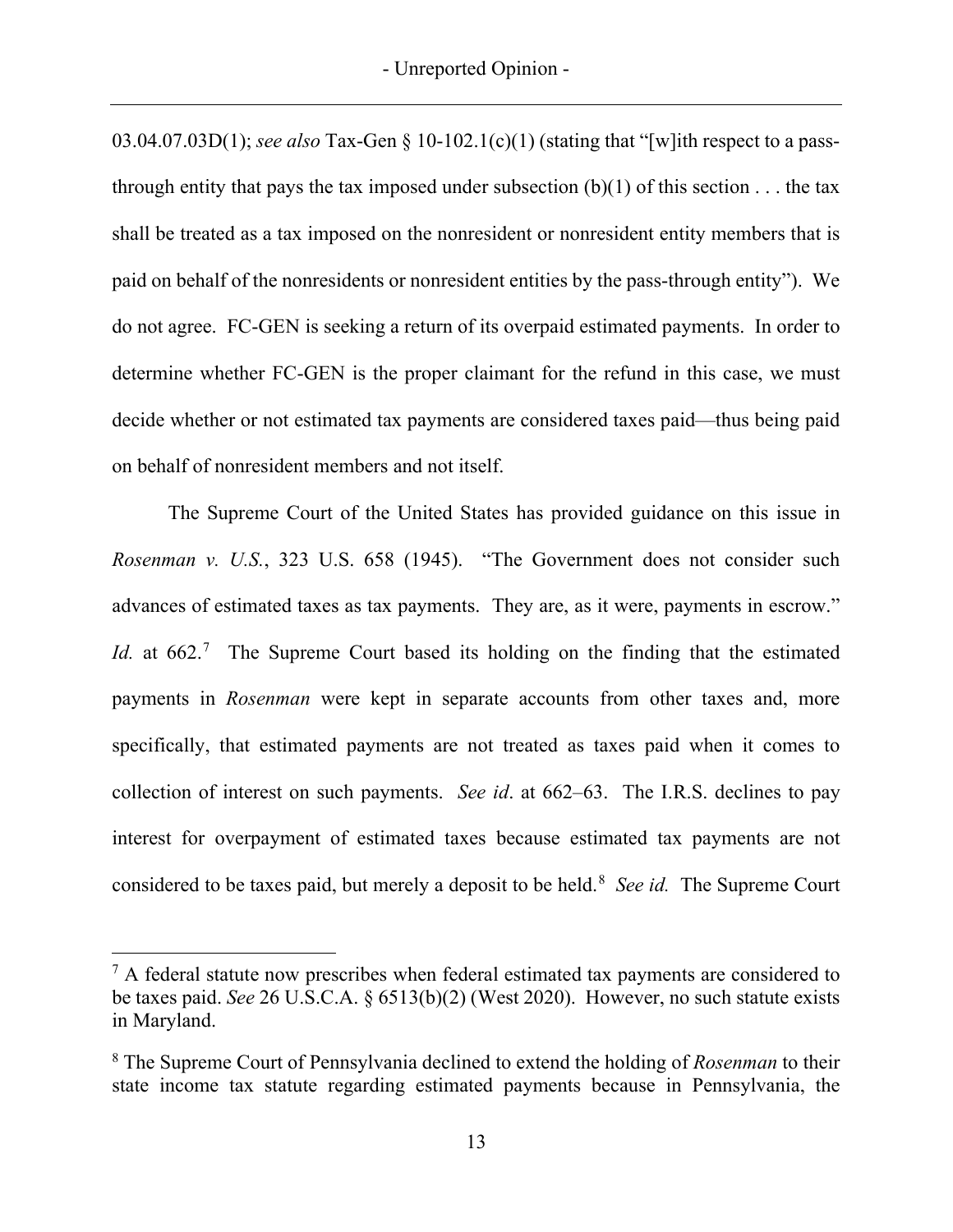further noted that the Government cannot have it both ways—estimated payments cannot be treated as taxes paid in one case and be treated as deposits paid to relieve the Government from paying interest in other cases. *See id.* at 663. In Maryland, the Comptroller—similarly to the United States Internal Revenue Service—is not required to pay interest on overpayments of estimated taxes. Tax-Gen § 13-603(b)(iii).

In its reply brief, the Comptroller tries to assert that the estimated tax payments in this case should be considered taxes paid because FC-GEN filed a request for an extension of time to file. In doing so, the Comptroller cites *Dantzler v. U.S. I.R.S.*, which held that remittances of estimated payments made in conjunction with filing a request for an automatic extension of time to file a return are considered taxes paid. 183 F.3d 1247, 1251 (11th Cir. 1999). *Dantzler* is readily distinguishable. In coming to its holding, the "[m]ost important" statute the *Dantzler* court relies upon specifically enumerates when estimated income tax payments become taxes paid. *See id*. at 1250. That statute, 26 U.S.C.A. § 6513(b)(2), provides: "[a]ny amount paid as estimated income tax for any taxable year shall be deemed to have been paid on the last day prescribed for filing the return under section 6012 for such taxable year (determined without regard to any extension of time for

Department of Revenue pays interest on overpayments of estimated taxes and, according to the Commonwealth, the estimated taxes are not kept in separate accounts. *See Mission Funding Alpha v. Commonwealth*, 173 A.3d 748, 760 (Pa. 2017). This Court does not have information before it on whether or not estimated payments are kept in separate accounts, but overpayments of estimated income tax are not subject to interest. Tax-Gen § 13-  $603(b)(iii)$ . The fact that no interest is due on overpayment of estimated income tax is persuasive on this Court to extend the holding of *Rosenman* to apply to our state income tax law.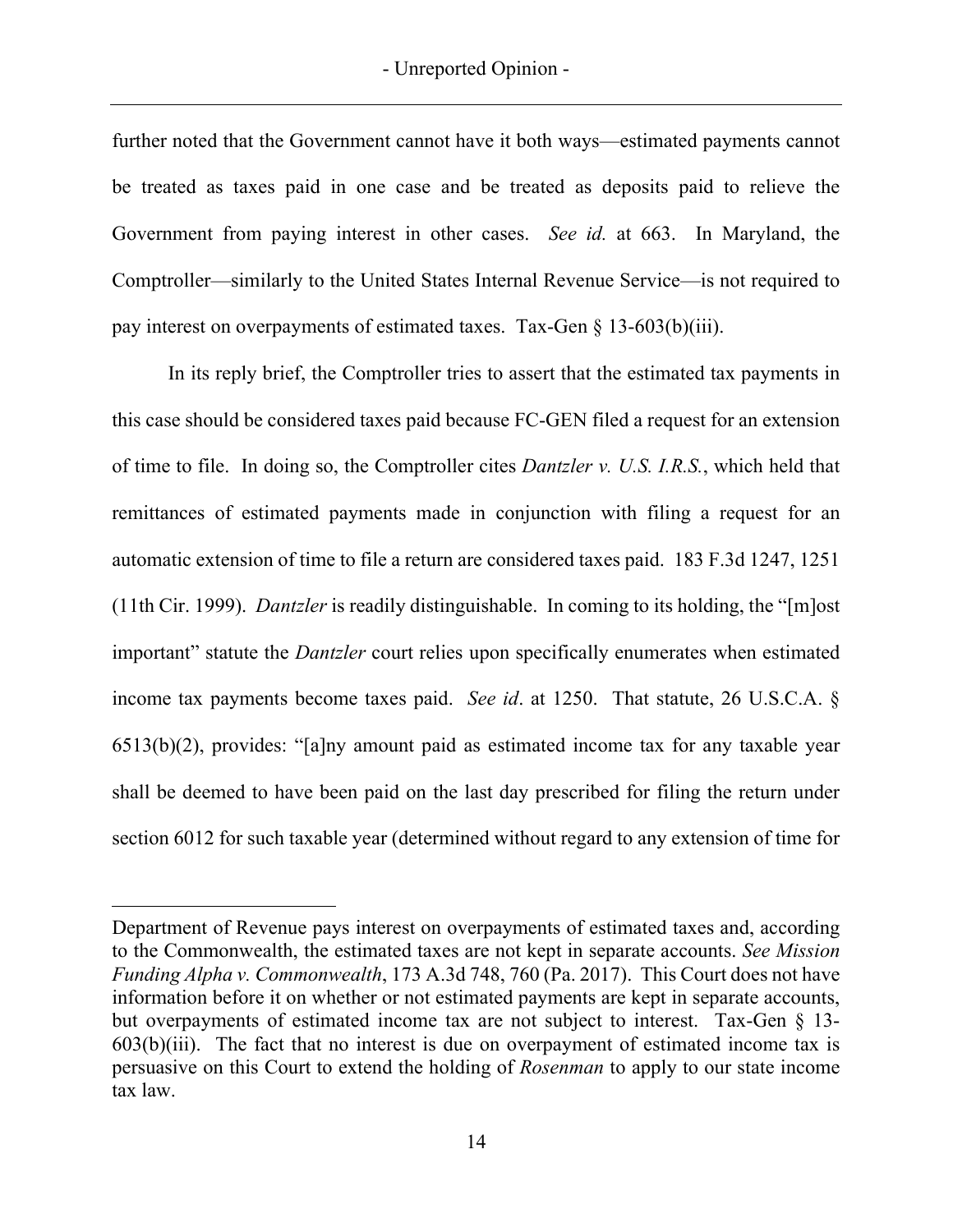filing such return)." The Comptroller has not cited to such a requirement in the state of Maryland. Indeed, the Comptroller admits that the appellate courts have not yet considered whether—or when—estimated payments are to be considered taxes paid or deposits.

The Comptroller urges us to apply the *Dantzler* rationale because the Tax-Gen Article, § 10-107 provides that "[t]o the extent practicable, the Comptroller shall apply the administrative and judicial interpretations of the federal income tax law to the administration of the income tax laws of this State." The Court of Appeals has not interpreted § 10-107 so broadly. In *Lyon v. Campbell* it held that Tax-Gen Article, § 10- 107 "does not require Maryland courts to follow federal precedent regardless of differences between the relevant state and federal statutes[.]" 324 Md. 178, 185 (1991). The interpretations of comparable income tax laws may provide guidance but are not binding on this Court. *See id.*

Unlike federal law, there is no Maryland statute specifying when estimated tax payments become "taxes paid." COMAR 03.04.07.03C(4) states that "[a]n extension of time to file an annual return may not extend the time for payment of any tax due." This regulation is irrelevant here because no tax was due upon the extension of time to file and this regulation—or any other regulation—does not address when estimated payments become taxes paid. Additionally, unlike *Dantzler*, there was no estimated payment made in conjunction with the request for an extension of time to file a return. To the contrary, the parties stipulated that FC-GEN's request for extension to file its tax return was filed without any additional estimated payments.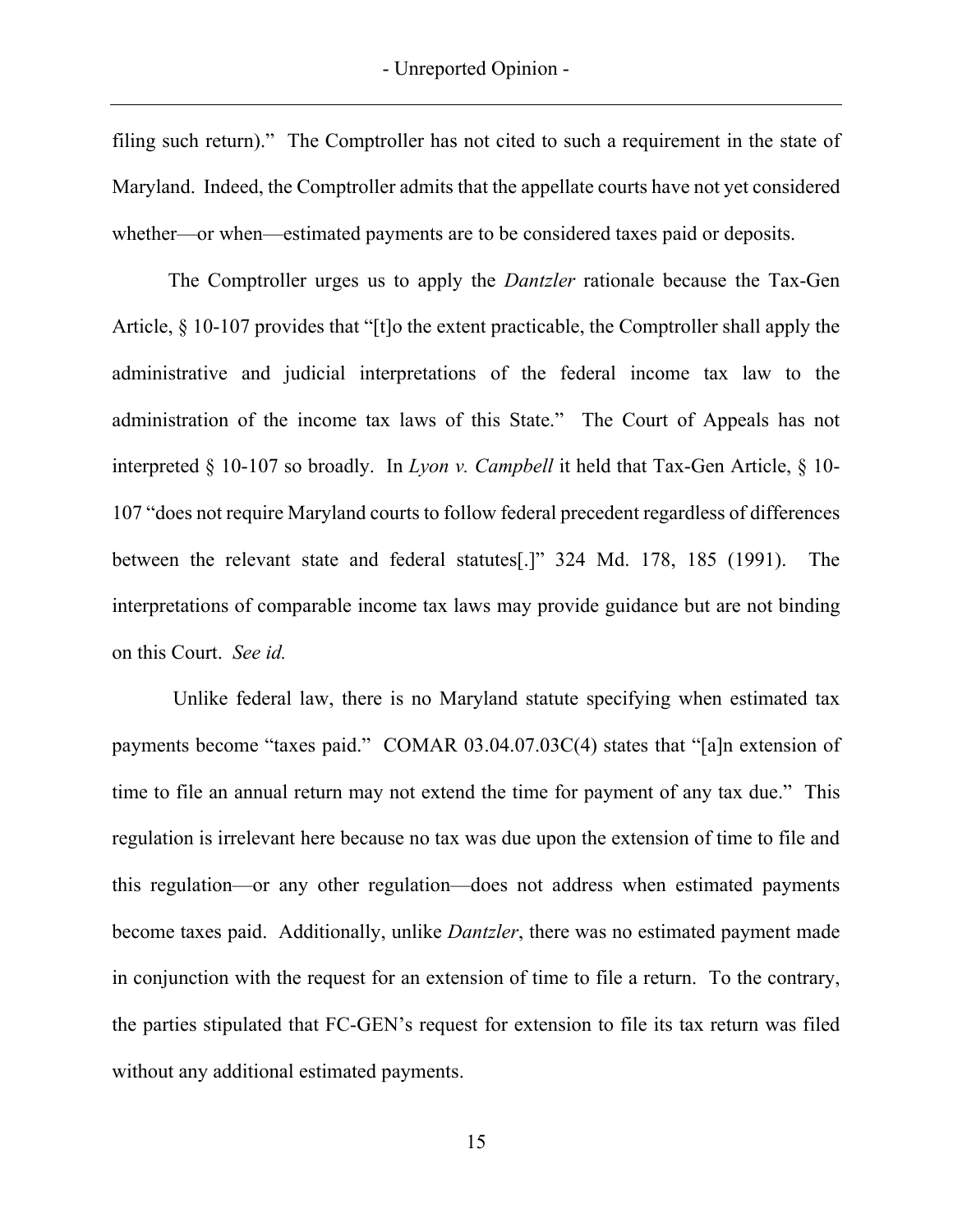We do not understand Tax-Gen Article, § 10-107 to mean that the Eleventh Circuit's interpretation in *Dantzler*, relying on a statute that does not similarly exist in Maryland, will bind either the Comptroller or this Court. Accordingly, as the Supreme Court did in *Rosenman,* we treat the estimated tax payments in this case as deposits and not taxes paid. 323 U.S. at 662–63. Since FC-GEN is seeking the return of estimated tax payments, FC-GEN is a proper claimant of the refund and is not prohibited from doing so under COMAR 03.04.07.03D(4) (stating that [o]verpayments of *tax* shown on the annual return may not be . . . [r]efunded to the pass-through entity") (emphasis added).

#### *Voluntary Payment Rule*

The Comptroller also asserts that the voluntary payment rule precludes a refund in this case. The common law rule known as the 'voluntary payment doctrine' prohibits recovery of a payment made to the State unless a common law exception or statutory provision applies that allows for the refund. *See Brutus 630, LLC v. Town of Bel Air*, 448 Md. 355, 359 (2016). Mistake of law is not an excuse to avoid the voluntary payment doctrine. *See id*. at 359–60. However, common law exceptions to the voluntary payment rule include fraud, mistake of fact, and duress. *Id.* at 361–62 (citing Colin E. Flora, *Prac.'s Guide to the Voluntary Payment Doctrine*, 37 S. Ill. U. L.J. 91, 98–109 (2012)). Money is voluntarily paid when the payments are made with full knowledge of the facts. *See Baltimore & S.R. Co. v. Faunce*, 6 Gill 68, 76 (Md. 1847) (stating that voluntary payments made with full knowledge of the facts cannot be recovered).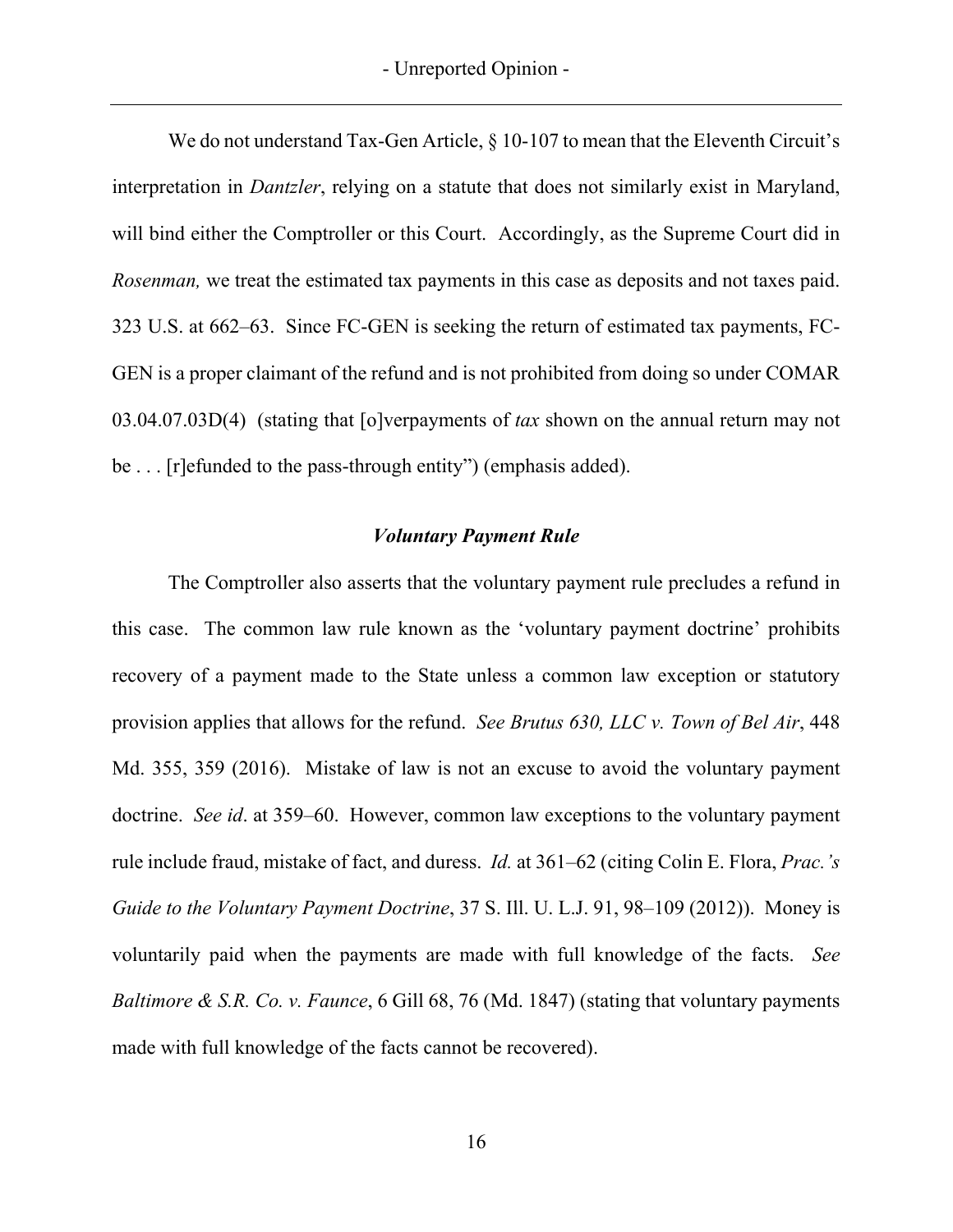The Tax Court firmly rejected the Comptroller's voluntary payment rule argument, and we reject it, as well. FC-GEN made estimated payments based upon projected income for 2012. FC-GEN made these payments without full knowledge of what its actual income—and corresponding taxes—would be for 2012. Thus, the voluntary payment rule is inapplicable when payments were made without full knowledge of the facts.

# *Equitable Remedies*

There is no indication to support the Comptroller's assertion that the Tax Court applied the informal claim doctrine, as the Tax Court found that FC-GEN complied with the applicable tax laws. Additionally, there is no need to consider FC-GEN's arguments that equitable remedies, the informal claim doctrine, or the Abandoned Property Act apply, as we affirm the finding of the Tax Court that FC-GEN "complied with the applicable tax laws in the filing of its refund claim."

# **CONCLUSION**

We affirm the Tax Court's order that FC-GEN is entitled to a refund in the amount of \$598,131.

> **JUDGMENT OF THE MARYLAND TAX COURT AFFIRMED. COSTS TO BE PAID BY APPELLANT.**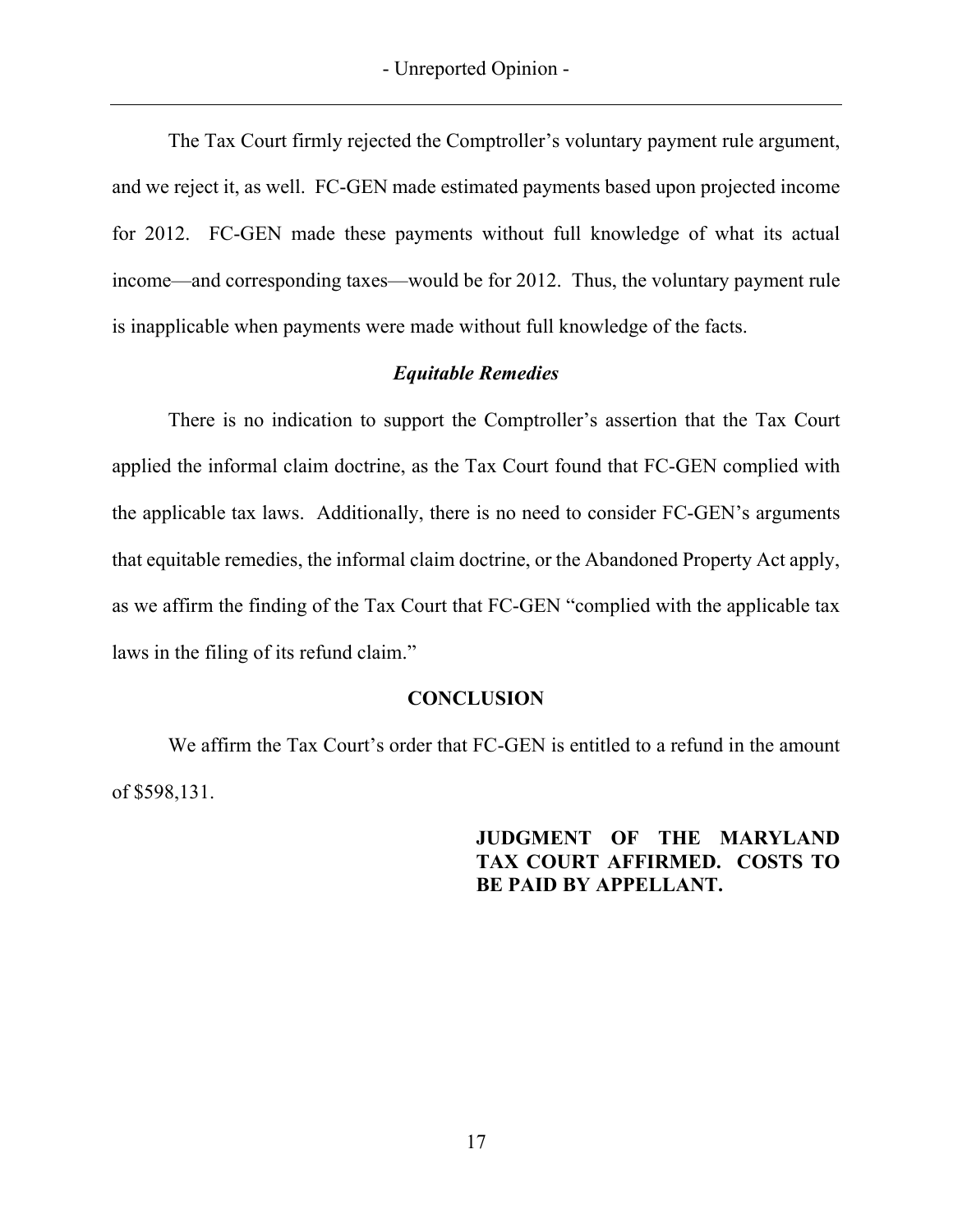Circuit Court for Anne Arundel County Case No. C-02-CV-20-001089

#### UNREPORTED

# IN THE COURT OF SPECIAL APPEALS

#### OF MARYLAND

No. 0946

September Term, 2020

# COMPTROLLER OF MARYLAND

v.

FC-GEN OPERATIONS INVESTMENTS, LLC

Friedman, Shaw, Adkins, Sally D. (Senior Judge, Specially Assigned),

JJ.

Concurring Opinion by Friedman, J.

Filed: February 3, 2022

\*This is an unreported opinion, and it may not be cited in any paper, brief, motion, or other document filed in this Court or any other Maryland Court as either precedent within the rule of stare decisis or as persuasive authority. Md. Rule 1-104.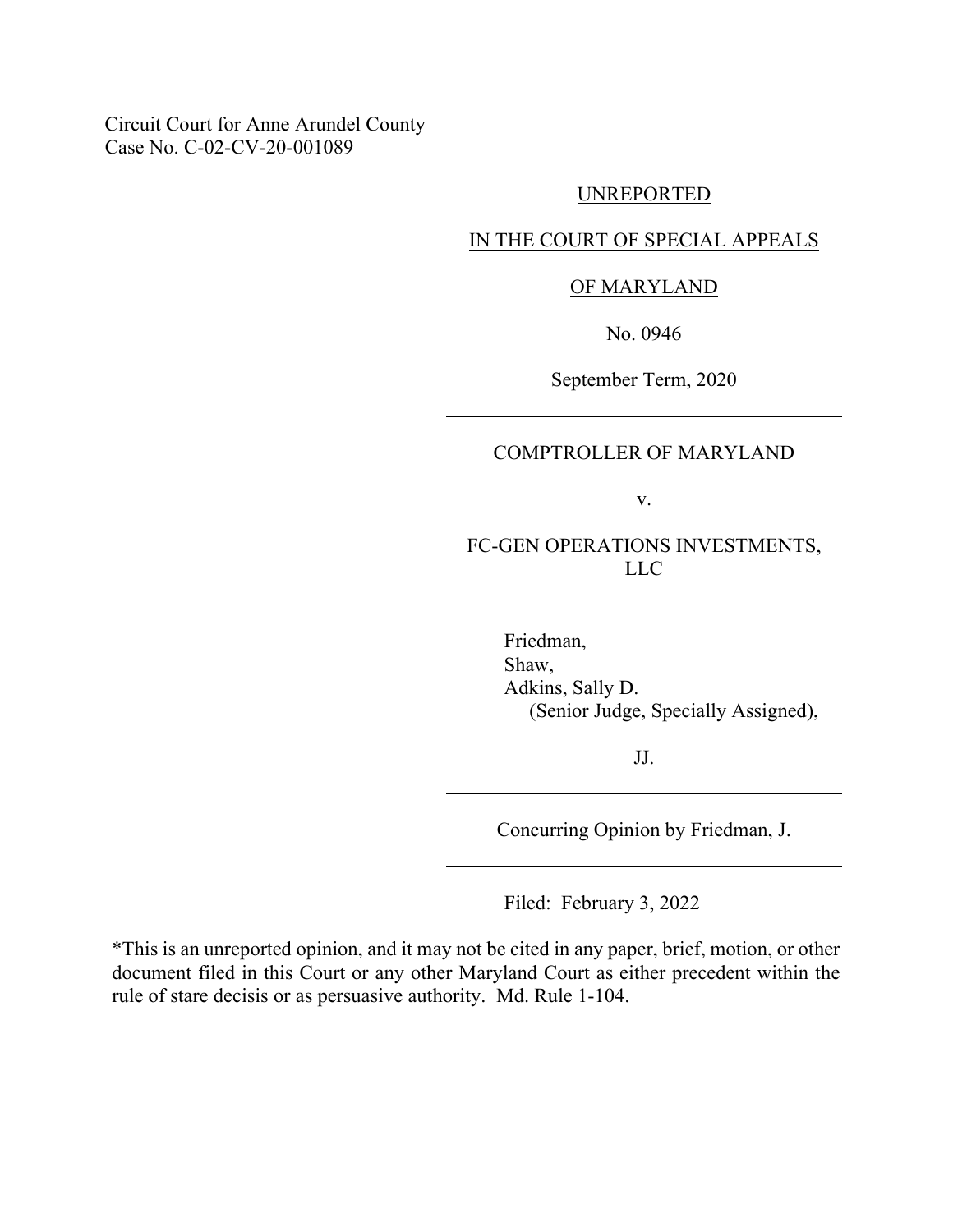Courts defer to the legal determinations of administrative agencies. Specifically, courts defer to the agency's interpretation of the statutes that it administers; to its interpretation of the regulations it has promulgated; and to other legal interpretations within the agency's subject matter expertise.<sup>[1](#page-19-0)</sup> The reasons given for this legal deference include:

<span id="page-19-0"></span><sup>&</sup>lt;sup>1</sup> In the federal system, these categories of deference are referred to, respectively, as *Chevron* deference, *Auer* deference, and *Skidmore* deference. *Chevron, U.S.A., Inc. v. Nat. Res. Def. Council, Inc.*, 467 U.S. 837, 842-43 (1984); *Auer v. Robbins*, 519 U.S. 452, 461 (1997); *Skidmore v. Swift & Co.*, 323 U.S. 134, 140 (1944). The exact contours, requirements, and degree of deference required in each category is complex and contested, but the specifics are not necessary to my present analysis.

In the Maryland state system, we don't have such a rigid taxonomy of deference, but we generally apply the same kinds of deference to the same kinds of administrative agency legal decisions. *Bd. of Physician Quality Assur. v. Banks*, 354 Md. 59, 68-69 (1999) (stating that, generally, an administrative agency's interpretation of a statute which it administers is entitled to weight and that the expertise of an agency in its own field should be respected); *see Kor–Ko Ltd. v. Md. Dep't of the Env't*, 451 Md. 401, 410-12 (2017) ("When an agency interprets its own regulations or the statute the agency was created to administer, we are especially mindful of that agency's expertise in its field. When the construction of an administrative regulation rather than a statute is in issue, deference is even more clearly in order.") (cleaned up); *Md. Transp. Auth. v. King*, 369 Md. 274, 289 (2002) ("[A]gency rules are designed to serve the specific needs of the agency, are promulgated by the agency, and are utilized on a day-to-day basis by the agency. A question concerning the interpretation of an agency's rule is as central to its operation as an interpretation of the agency's governing statute. [A]n agency is best able to discern its intent in promulgating a regulation ….") (internal citation and quotation omitted); ARNOLD ROCHVARG, MARYLAND ADMINISTRATIVE LAW, §§ 19.3, 19.5 (2011) (discussing deference given to an administrative agency's interpretation of statutes and regulations, and explaining the relevance of agency expertise when determining appropriate degree of deference); Carly L. Hviding, Note, *What Deference Does It Make? Reviewing Agency Statutory Interpretation in Maryland*, 81 MD. L. REV. ONLINE 12, 21-29 (2021) [hereinafter *What Deference Does It Make?*] (asserting that while Maryland courts almost always give *Auer*-like deference to administrative agency interpretations of their own regulations, courts inconsistently give either *Skidmore*-like deference or no deference at all to other types of agency interpretations).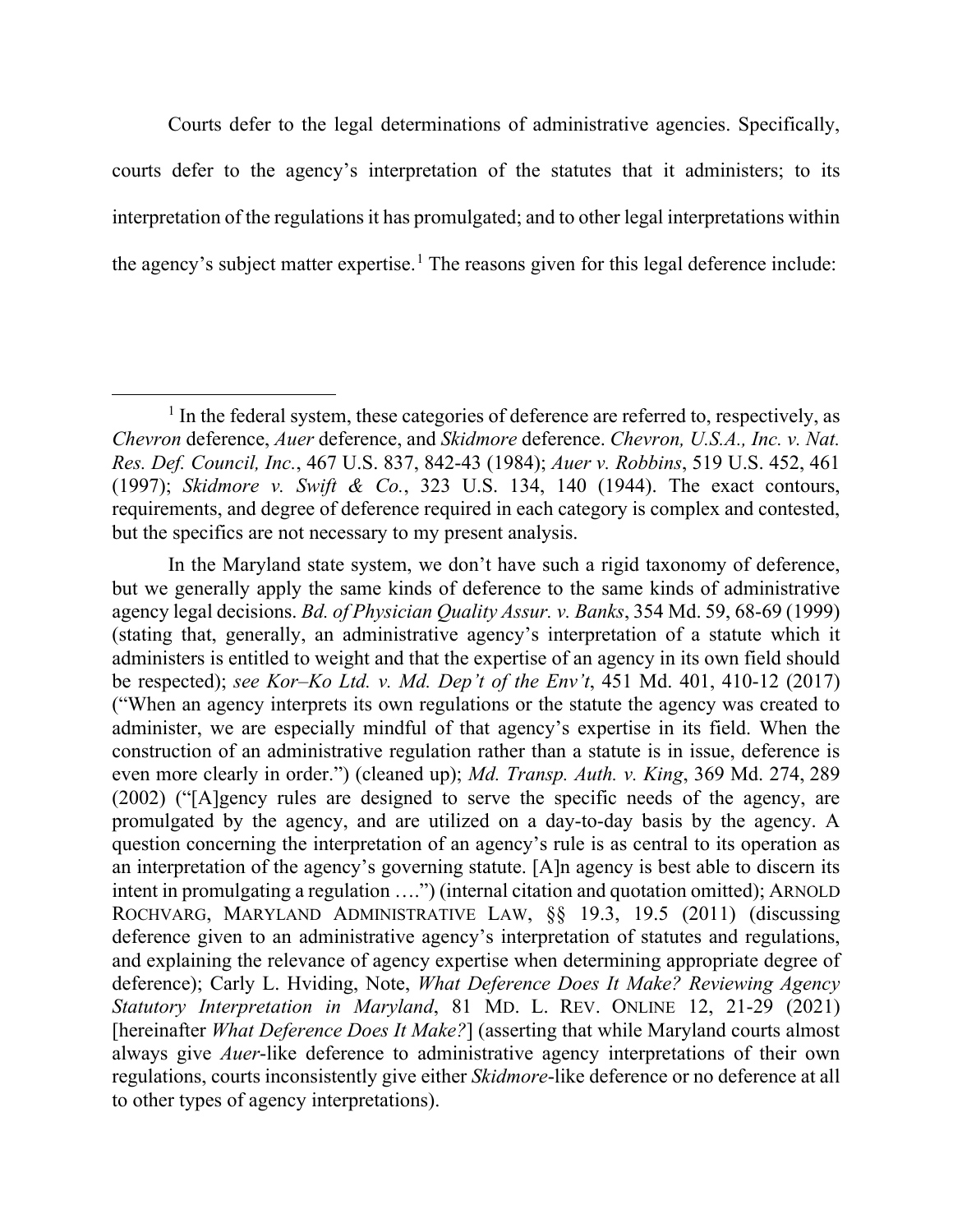that by delegating authority to the agency, the legislature also intended to give it the power to act with the force of law; that by requiring the agency to draft regulations, the legislature intended to have its interpretation of those regulations prevail; or simply that the agency possesses significant subject matter and practical expertise to which courts should defer.[2](#page-20-0) As a result, Maryland courts will defer to, for example, MVA's interpretation of driver's license statutes,<sup>[3](#page-20-1)</sup> or MDE's interpretation of environmental regulations that it has

<span id="page-20-1"></span>3 *Motor Vehicle Admin. v. Aiken*, 418 Md. 11, 27 (2011) ("This case involves the ALJ's interpretation and application of the Statute, which the MVA administers. Accordingly, we will review the ALJ's decision for legal correctness, giving appropriate weight to the MVA's interpretation of the Statute."). *Cf. Cosby v. Dep't of Human Res.*, 425 Md. 629, 639 (2012) (reviewing the ALJ's determination, which was based on interpretation of the statute the Department administers, for legal error, and giving "appropriate weight" to the Department's interpretation of the statute).

<span id="page-20-0"></span><sup>2</sup> Cass R. Sunstein, *Chevron Step Zero*, 92 VA. L. REV. 187, 193, 195-98 (2006); *Chevron, U.S.A., Inc.*, 467 U.S. at 843-44 (stating that Congress sometimes explicitly or implicitly delegates law-interpreting power to an agency, and that "considerable weight should be accorded to an executive department's construction of a statutory scheme it is entrusted to administer"); *Kisor v. Wilkie*, 139 S.Ct. 2400, 2412-14 (2019) (stating that Congress' delegation of lawmaking powers to an administrative agency presumably includes the power to authoritatively interpret its own regulations because (1) the agency is in a better position to reconstruct its original meaning; (2) the agency is in a better position to make the underlying policy judgments considering its subject matter expertise and political accountability; and (3) uniformity and consistency is developed through agency interpretations rather than piecemeal litigation); *U.S. v. Mead Corp.*, 533 U.S. 218, 234-35 (2001) (reaffirming that an administrative agency's interpretation, whatever its form, may merit some deference given the "specialized experience and broader investigations and information" available to an agency) (internal citation omitted). Although the Maryland cases are generally silent about the reasons for the deference, I think it is fair to assume that it arises from the same reasons given in these federal authorities. *See What Deference Does It Make?*, *supra* note 1, at 25-28 (asserting that Maryland courts give legal deference for similar reasons, particularly agency technical and subject matter expertise).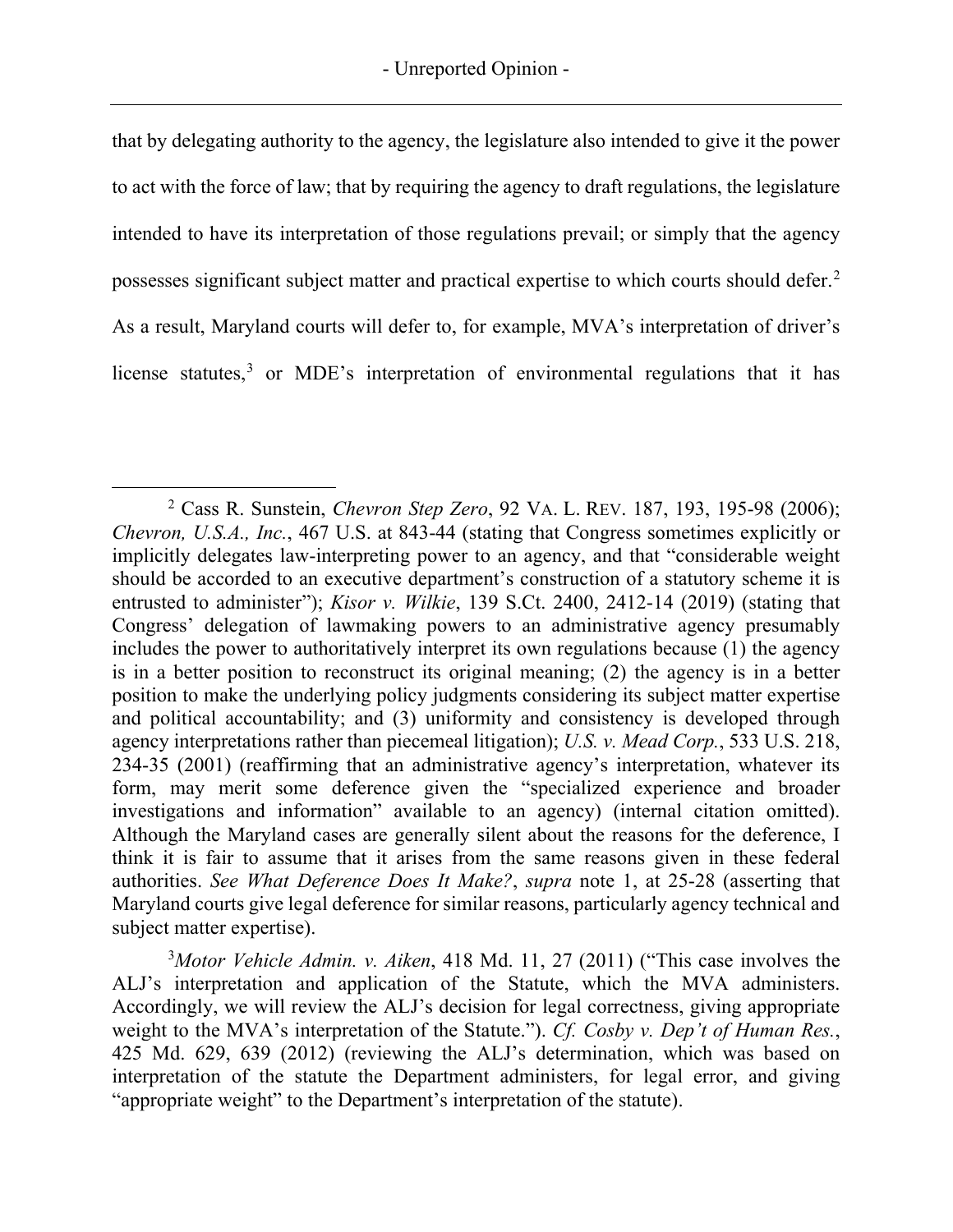promulgated,[4](#page-21-0) or to legal interpretations made by MDH in issues about which it has subject matter expertise, that is, legal determinations related to health.<sup>[5](#page-21-1)</sup> That all makes sense to me.

An anomalous situation exists with respect to our tax laws. The General Assembly has delegated tax authority to the Comptroller.<sup>[6](#page-21-2)</sup> The Comptroller promulgates tax regulations.<sup>[7](#page-21-3)</sup> The Comptroller designs the tax forms.<sup>[8](#page-21-4)</sup> And the Comptroller employs the State's tax experts. Given all this, it seems obvious to me that courts ought to be giving deference to the legal determinations of the Comptroller. In fact, historically, our courts did just that.<sup>[9](#page-21-5)</sup>

<span id="page-21-2"></span><sup>6</sup> MD. CODE, TAX-GEN. ("TG") § 2-102 ("[T]he Comptroller shall administer the laws that relate to [taxes, including the income tax.]").

<span id="page-21-3"></span><sup>7</sup> TG  $\S$  2-103 ("[T]he Comptroller shall adopt reasonable regulations ... to administer the provisions of the tax laws."); COMAR 03.04 (regulations related to income tax).

<span id="page-21-4"></span><sup>8</sup> TG § 2-104(a)(1) ("[T]he Comptroller shall design the returns and other forms that, on completion, provide the information required for the administration of the tax laws.").

<span id="page-21-5"></span><sup>9</sup> *Palm Oil Recovery, Inc. v. Comptroller*, 266 Md. 148, 159-60 (1972) (Comptroller's interpretation of tax statute is entitled to "great weight"); *Comptroller v. Joseph F. Hughes Co.*, 209 Md. 141, 145 (1956) (Comptroller's interpretation of tax regulations given "great weight"); *Macke Co. v. Comptroller*, 302 Md. 18, 22-23 (1984) (discussing weight given to Comptroller's interpretations generally); *Comptroller v. John* 

<span id="page-21-0"></span><sup>&</sup>lt;sup>4</sup> *Kor–Ko Ltd.*, 451 Md. at 420 ("We are reviewing the MDE's interpretation of its own regulations. Accordingly, we defer to the MDE's interpretation of 'premises' and conclude that it is permissible legally.") (cleaned up).

<span id="page-21-1"></span><sup>5</sup> *Oyarzo v. Md. Dep't of Health & Mental Hygiene*, 187 Md. App. 264, 290 (2009) (stating that courts should "defer to agencies' decisions in promulgating new regulations because they presumably make rules based upon their expertise in a particular field" and that it is particularly relevant for "agencies working in the area of health and safety, which rely extensively on their specialized knowledge of that area in promulgating regulations") (internal citation omitted).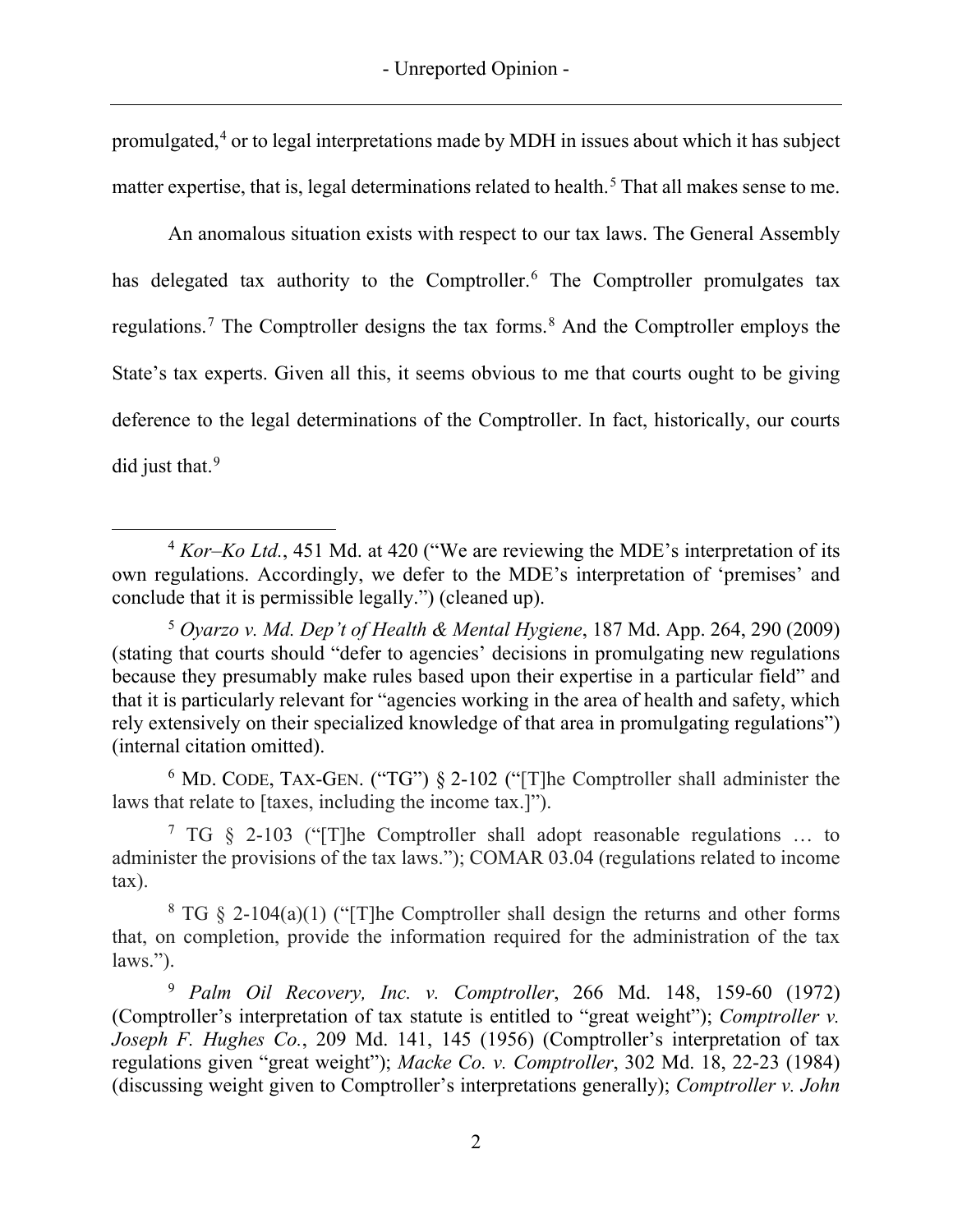At some point, however, courts stopped deferring to the Comptroller and began deferring, instead, to the legal determinations of the Maryland Tax Court. *See, e.g., Frey v. Comptroller*, 422 Md. 111, 138 (2011); *Comptroller v. Blanton*, 390 Md. 528, 533-35 (2006); *Comptroller v. Johns Hopkins Univ.*, 186 Md. App. 169, 188-89 (2009) (declaring, without further explanation, that "we give deference to the Tax Court's application of [the relevant code section], not the Comptroller's, as the Tax Court is the agency charged with interpreting and applying the Maryland tax code"). I don't know why the change was made.<sup>[10](#page-22-0)</sup> To me, it doesn't make sense. The Maryland Tax Court didn't receive the delegation of tax authority. The Maryland Tax Court didn't write the regulations. The Maryland Tax Court didn't design the tax forms. And although the individual judges of the Maryland Tax Court may have tax expertise, the only formal requirements for appointment are geographic and political (and that at least two members must be lawyers).<sup>[11](#page-22-1)</sup> None of

*C. Louis Co.*, 285 Md. 527, 542-44 (1979) (same); *Scoville Serv., Inc. v. Comptroller*, 269 Md. 390, 396 (1973) (same); *Comptroller v. Am. Cyanamid Co.*, 240 Md. 491, 504-05 (1965) (same); *Frank J. Klein & Sons, Inc. v. Comptroller*, 233 Md. 490, 493 (1964) (same); *Comptroller v. M.E. Rockhill, Inc.*, 205 Md. 226, 233 (1954) (same); *John McShain, Inc. v. Comptroller*, 202 Md. 68, 73 (1953) (same).

<span id="page-22-0"></span> $10$  Although this is just a guess, I note that the change from deferring to the Comptroller to deferring to the Maryland Tax Court occurred roughly contemporaneously with the Court of Appeals' decision in *Shell Oil* that, despite its name, the Maryland Tax Court is an administrative agency. *Shell Oil Co. v. Supervisor of Assessments*, 276 Md. 36 (1975). Perhaps someone erroneously thought that because the Maryland Tax Court is an administrative agency, it must receive deference.

<span id="page-22-1"></span><sup>&</sup>lt;sup>11</sup> TG  $\S$ § 3-106(a)(2) (chief judge and at least one other member must be members of the bar); (a)(3) (requiring at least one member from Baltimore City, one member from Eastern Shore, one member from Western Shore); (b) (prohibiting more than three judges from the same political party).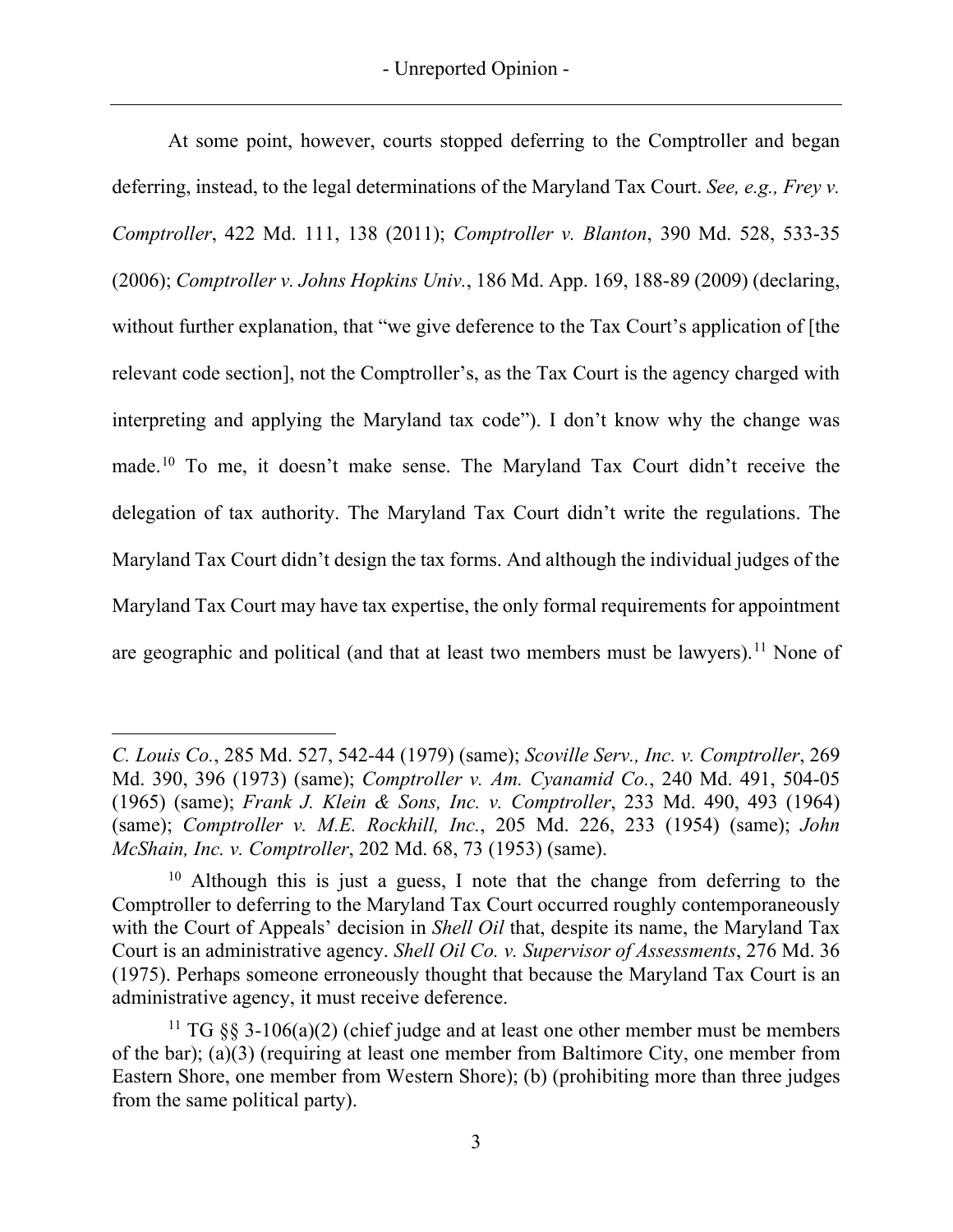the reasons that courts defer to administrative agencies exist with respect to the Maryland Tax Court.<sup>[12](#page-23-0)</sup>

I think that we have lost the thread. Maryland courts should be giving deference to the Comptroller not the Maryland Tax Court.<sup>[13](#page-23-1)</sup> I note that this issue is presented in *Broadway Servs., Inc. v. Comptroller*, a case which is currently pending in the Court of Appeals. Case No. 019 (Sept. Term 2021). Perhaps the Court will choose to address the issue and either explain or correct the identity of the agency to which deference is owed.

I, however, am a judge of an intermediate appellate court. The governing precedents are unequivocal in requiring legal deference to the Maryland Tax Court. *See Frey*, 422 Md. at 138; *Blanton*, 390 Md. at 533-35. Because the majority has applied that deference as the mandatory precedents require, I concur.<sup>[14](#page-23-2)</sup>

<span id="page-23-0"></span> $12$  For what it is worth, I think that federal administrative law works the same way. That is, federal courts defer to the interpretation of the *substantive* federal administrative agencies that set policy, not the *adjudicatory* federal administrative agencies that can review the application of those policies to individual parties. JAMES T. O'REILLY, ADMINISTRATIVE RULEMAKING, §§ 18:3, 9 (2021) (describing federal court deference to the "Secretary" of substantive federal administrative agencies).

<span id="page-23-1"></span> $<sup>13</sup>$  Finally, I note that, under Maryland's plural executive system, the Comptroller is</sup> an independent executive branch official. MD. CONST., Art. VI, § 1. By delegating tax authority to the Comptroller, *see* TG §§ 2-102, 2-103, 2-104, rather than to an agency under the purview of the Governor, the General Assembly made a choice. It seems to me that courts undermine that choice—at least a little, at least theoretically—by deferring, instead, to the legal determinations of the Maryland Tax Court, whose members are appointed by the Governor. TG  $\S$  3-106(a)(1).

<span id="page-23-2"></span> $14$  I don't know and don't consider whether the outcome in this case would have been different if we had deferred to the Comptroller's legal decisions.